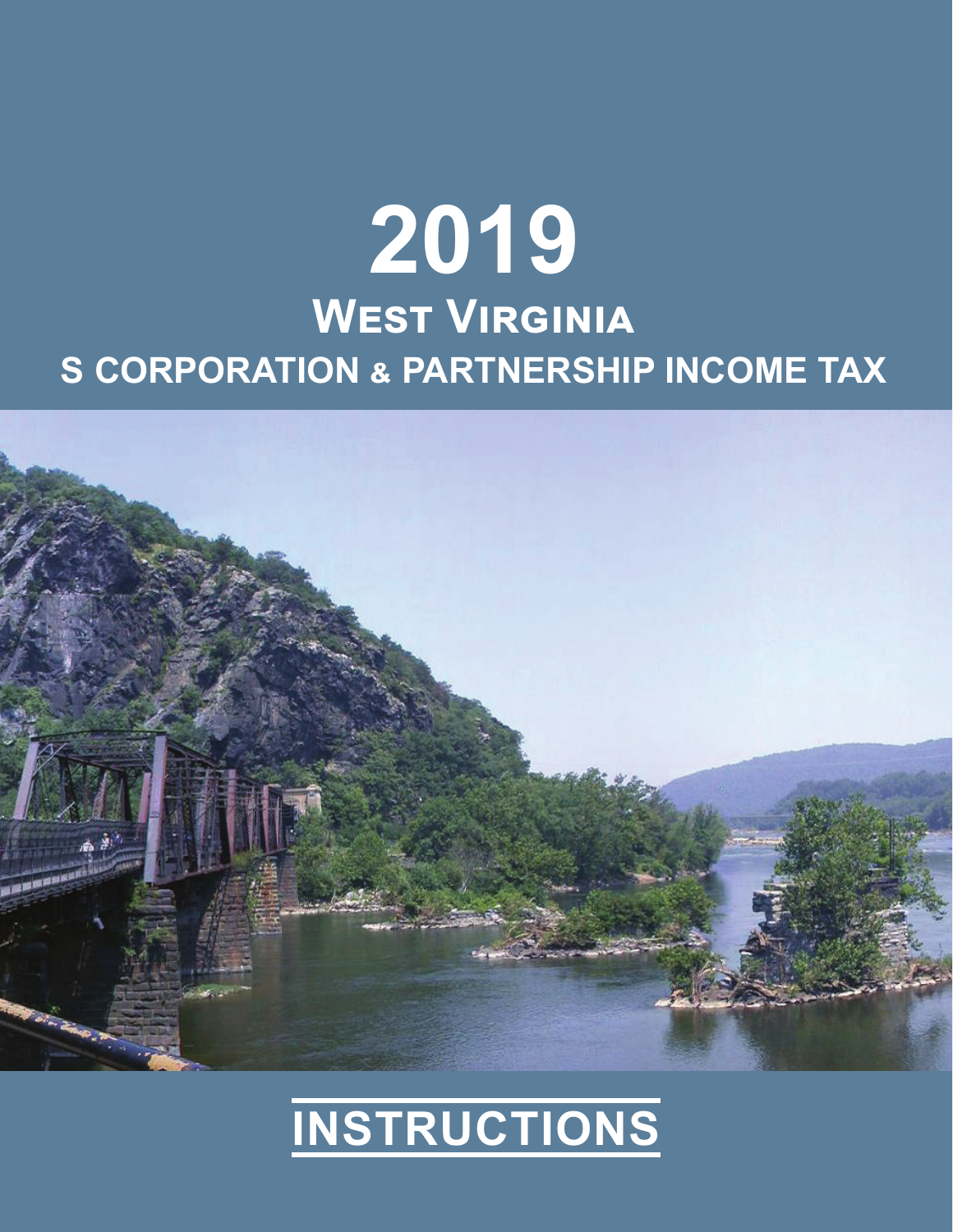# **Important Information for 2019**

For periods beginning on or after January 1, 2019, annual returns will have a due date of March 16, 2020 and an extended due date of September 15, 2020. Fiscal and 52/53-week returns will be due on the 15th day of the third month following the close of the taxable year with an extension period of six months.

# TAX RATES

- The withholding rate on West Virginia source income continues to be 6.5% (§11-21-71a(b)(1)).
- Effective January 1, 2019, taxpayers who had annual remittance of any single tax equal to or greater than \$50,000 during fiscal year 2018 are required to electronically file returns and make payments using Electronic Funds Transfer (EFT) for periods beginning on or after January 1, 2019.
- Failure to comply with the requirement to remit payments by EFT without first obtaining a waiver may result in a civil penalty of 3 percent of each payment which was to be paid by EFT. Visit our website at www.tax.wv.gov for additional information.

# RETURNED PAYMENT CHARGE

The Tax Department will recover a \$15.00 fee associated with any returned bank transactions. These bank transactions include but are not limited to the following:

- Direct Debit (payment) transactions returned for insufficient funds.
- Stopped payments.
- Bank refusal to authorize payment for any reason.
- Direct Deposit of refunds to closed accounts.
- Direct Deposit of refunds to accounts containing inaccurate or illegible account information.

Checks returned for insufficient funds will incur a \$28.00 fee.

#### **The fee charged for returned or rejected payments will be to recover only the amount charged to the State Tax Department by the financial institutions.**

#### Important: There are steps that can be taken to minimize the likelihood of a rejected financial transaction **occurring:**

- Be sure that you are using the most current bank routing and account information.
- If you have your tax return professionally prepared, the financial information used from a prior year return often prepopulates the current return as a step saver. It is important that you verify this information with your tax preparer by reviewing the bank routing and account information from a current check. This will ensure the information is accurate and current in the event that a bank account previously used was closed or changed either by you or the financial institution.
- If you prepare your tax return at home using tax preparation software, the financial information used from a prior year return often pre-populates the current return as a step saver. It is important that you verify this information by reviewing the bank routing and account information from a current check. This will ensure the information is accurate and current in the event that a bank account previously used was closed or changed either by you or the financial institution.
- If you prepare your tax return by hand using a paper return, be sure that all numbers requesting a direct deposit of refund entered are clear and legible.
- If making a payment using MyTaxes, be sure that the bank routing and account number being used is current.
- If scheduling a delayed debit payment for an electronic return filed prior to the due date, make sure that the bank routing and account number being used will be active on the scheduled date.
- Be sure that funds are available in your bank account to cover the payment when checks or delayed debit payments are presented.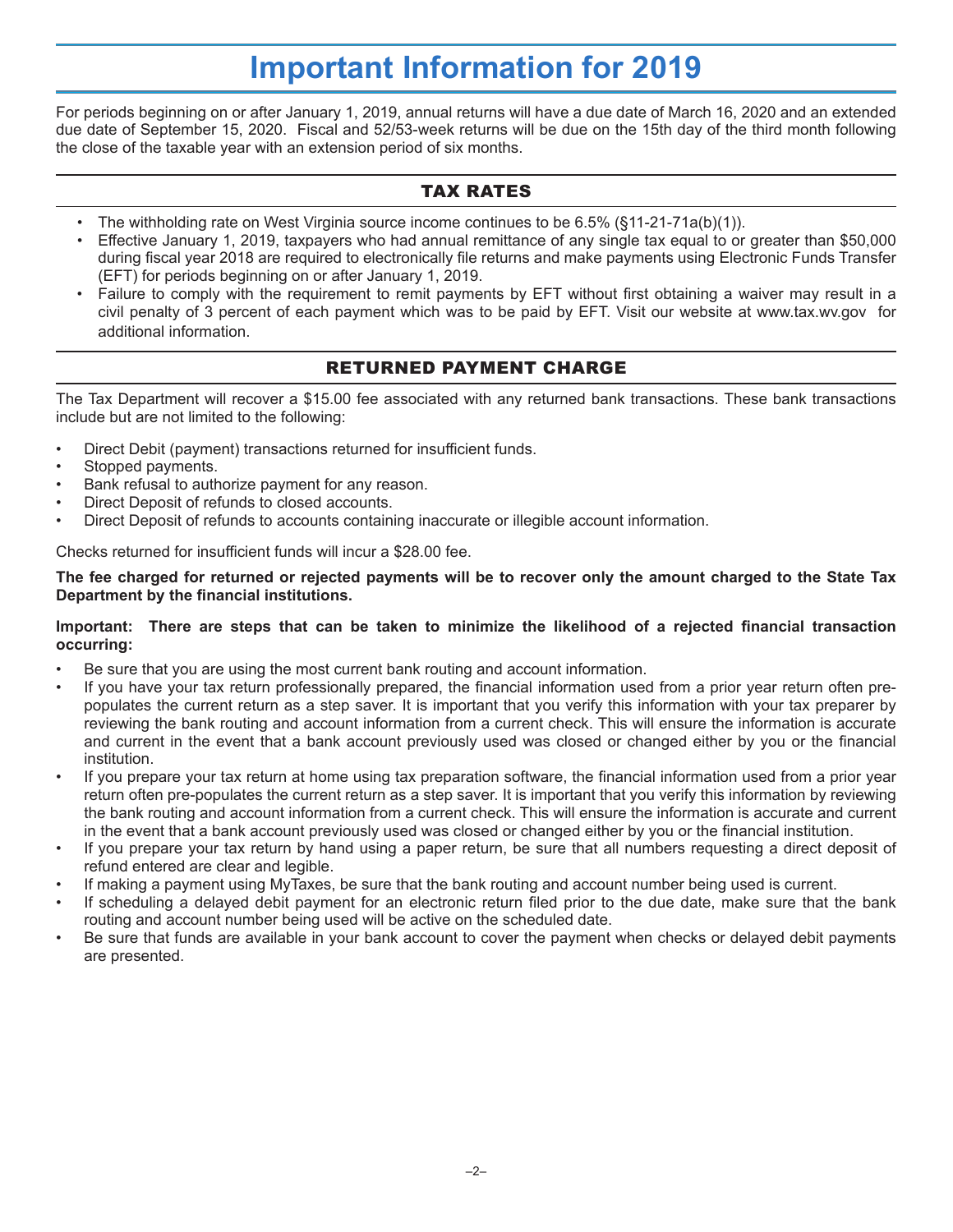# **TAXPAYER RESPONSIBILITIES**

### FILING YOUR BUSINESS TAX RETURNS

Returns must be filed by the due date. You may obtain forms from any of our regional field offices or from our home page on the internet at **www.tax.wv.gov.**

Failure to file returns will result in your account being referred to our Compliance Division for corrective action. Please file all required tax returns even if you owe no tax for the reporting period. All pages of the return must be filed.

### PAYMENT OF THE TAX

The full amount of tax owed is due and payable on the due date of the tax return. Failure to pay the full amount of tax by the due date will result in interest and penalties being added to any unpaid amount of tax. If for any reason you are unable to pay the full amount of tax on the due date, you should file your tax return along with a written explanation of why you are unable to pay and when you will pay the tax due.

#### REFUNDS

You are entitled to a refund of any amount that you overpaid. All or part of any overpayment may be applied as a credit against your liability for such tax for other periods. A claim for refund (usually a tax return showing an overpayment) must be filed within three years of the due date of the return or two years from the date the tax was paid, whichever expires later. The overpayment will be used by the Tax Department against other tax liabilities due.

If the Tax Department does not respond to your request within three (3) months on overpayment of Withholding Tax, you may submit in writing a request for an administrative hearing to present your reasons why you feel you are entitled to the refund. Interest is allowed and paid on any refund upon which the Department has failed to timely act and which is final and conclusive.

If the Tax Department denies or reduces a request for a refund, a written request for an administrative hearing may be submitted. Failure to respond to a denial or reduction within sixty (60) days will result in the denial/ reduction becoming final and conclusive and not subject to further administrative or judicial review.

# SELLING OR DISCONTINUING YOUR BUSINESS

If you sell or discontinue your business, notify the Tax Department in writing as soon as possible after your business is sold or discontinued. All final tax returns should be filed.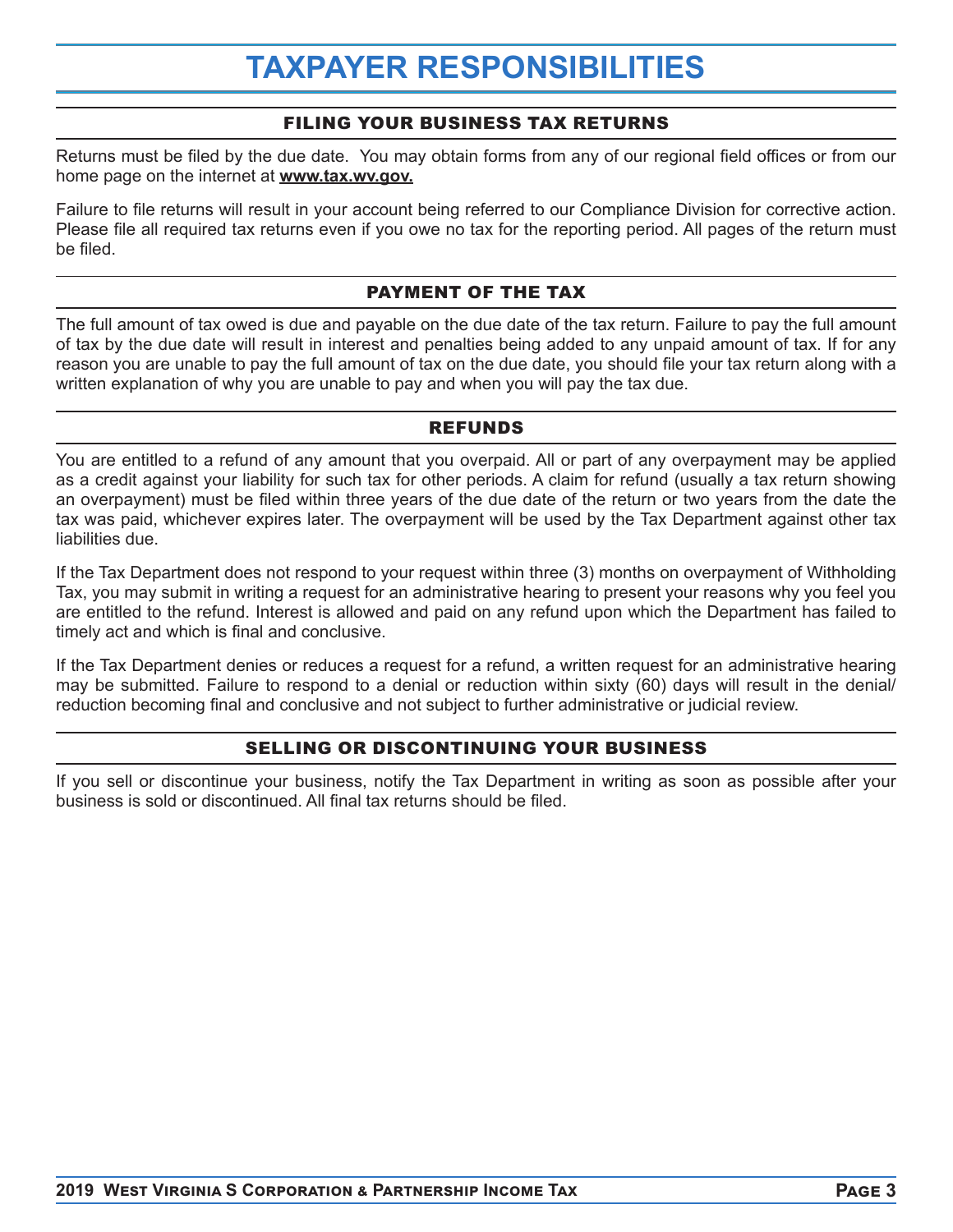# **GENERAL INFORMATION**

The information in this booklet is for calendar year 2019 returns and for fiscal year returns beginning in 2019 and ending in 2020. The information in this book is intended to help you complete your returns and is not a substitute for tax laws and regulations.

#### ASSISTANCE

Address questions to the West Virginia State Tax Department, Taxpayer Services Division, PO Box 3784, Charleston, WV 25337-3784 or by telephone at (304) 558-3333, toll free at 1-800-982-8297.

#### EXEMPT ORGANIZATIONS

Any S Corporation or Partnership exempt from federal income tax is also exempt from West Virginia income tax. In addition, certain insurance companies, certain production credit associations, trusts established under 29 U.S.C. 186, and other organizations specifically exempt under the laws of West Virginia are also exempt.

### WHEN TO FILE AND PAY

For periods beginning on or after January 1, 2019, annual returns will have a due date of March 16, 2020 and an extended due date of September 15, 2020. Fiscal and 52/53-week returns will be due on the 15th day of the third month following the close of the taxable year with an extension period of six months.

#### WHO MUST FILE

The following Partnerships are required to file an Income Tax Return:

- Resident Partnerships,
- Nonresident Partnerships having a partner who is a resident of West Virginia, or
- Nonresident Partnerships having any income from or connected with West Virginia sources regardless of the amount of such income.

Income from or connected with West Virginia is those items attributable to (a) the ownership of any interest in real or tangible personal property in West Virginia; or (b) a business, trade, profession, or occupation carried on in West Virginia including income from intangible personal property employed in such business, trade, profession, or occupation unless it elects to be taxed under subchapter S of the Internal Revenue Code.

The term "Partnership" includes syndicates, pools, joint ventures or any other unincorporated organization of two or more persons through which any business, trade, profession, occupation or venture is carried on. "Resident Partnership" means any partnership organized under the laws of West Virginia whose principal office, place of business, or other activity is within the borders of West Virginia. It may also carry on its business or other activities in other states. "Nonresident Partnership" means any partnership other than a resident partnership.

A Limited Liability Company which is treated like a Partnership for federal income tax purposes will also be treated as such for West Virginia income tax purposes. If it is not treated like a Partnership, it will be taxed as a C Corporation unless it elects to be taxed under subchapter S of the Internal Revenue Code.

Every corporation electing to be taxed under subchapter S of the Internal Revenue Code that engages in business in West Virginia or that derives income from property, activity, or other sources in West Virginia must file a West Virginia return.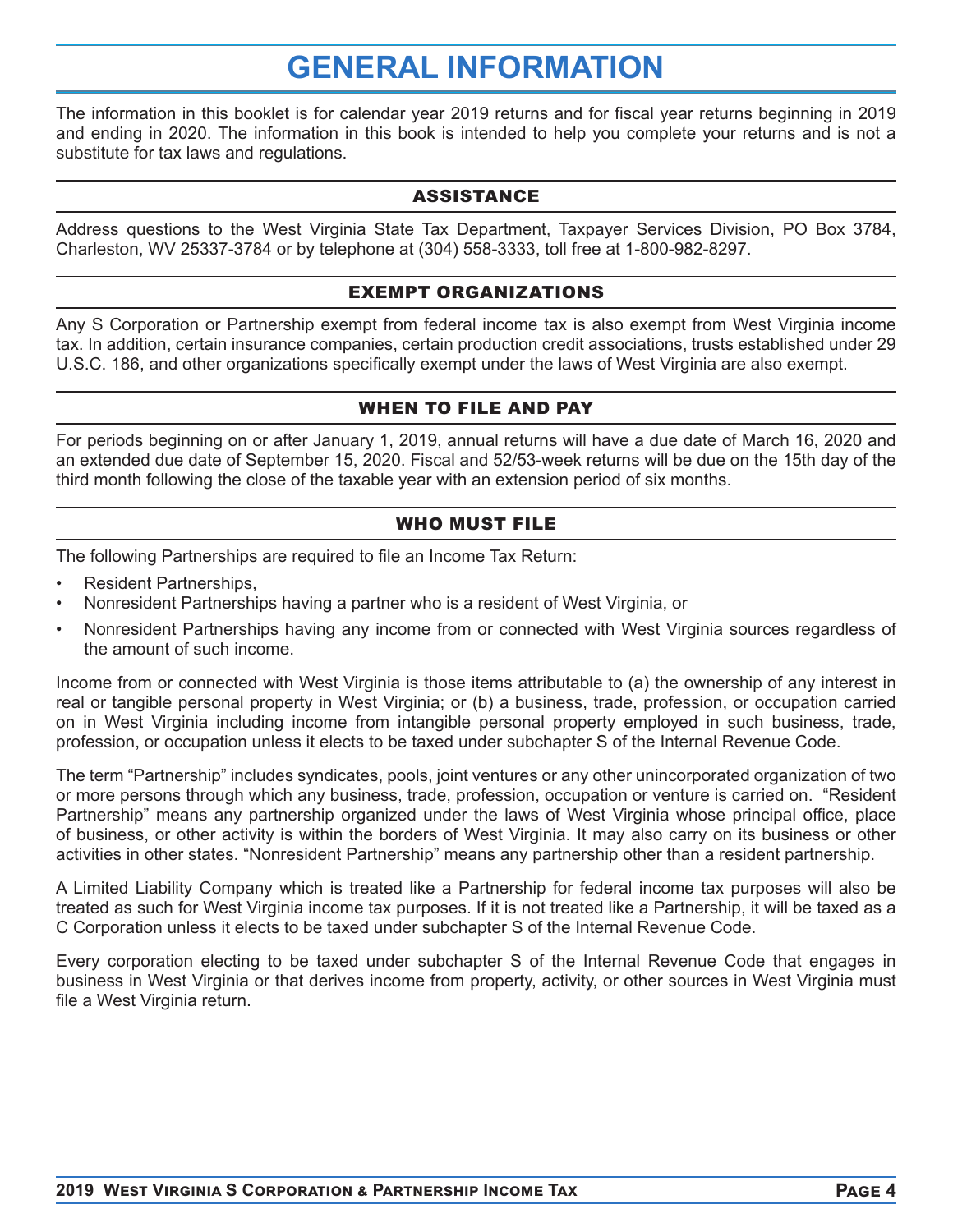#### EXTENSION OF TIME TO FILE

Any S Corporation or Partnership needing an extension of time to file and/or that expects to owe Nonresident Withholding Tax must file Form SPF-100EXT, Extension of Time to File Information Returns, on or before the due date of the return. Any S Corporation or Partnership granted an extension of time to file their federal return is granted the same extension of time to file their West Virginia return. Be sure to attach a copy of your federal extension to each tax return to avoid any penalty for late filing. An extension of time for filing does not extend the time for payment. To avoid interest and additions to tax for late payment, use Form SPF-100EXT to make an extension payment pending the filing of the annual return.

A state extension of time to file may be obtained, even if a federal extension has not been requested, provided Form SPF-100EXT is filed prior to the due date of the West Virginia return.

### WHERE TO FILE

West Virginia State Tax Department Tax Account Administration Division PO Box 11751 Charleston, WV 25324-1751

### RETURN CHANGE

**NEW** 

The following schedule are new or have been updated in the 2019 period:

#### **UPDATED**

Schedule B Schedule SP Schedule C NRW-2 WV K-1 and K-1C Schedule B-1 Schedule D Added to SPF-100 Page 1 Partnership Audit Regime Election Activity Description

#### USE OF FEDERAL FIGURES

All items of income and deductions to be reported on this return are the same as for federal tax purposes and the meaning of all terms are the same, unless otherwise defined.

#### **PENALTY FOR LATE FILING AND FAILURE TO INCLUDE CORRECT INFORMATION**

Any S Corporation or Partnership that fails to file and/or include all the correct information on Form SPF-100, and on Form NRW-2, WVK-1 or Form NRW-4 when applicable, by the required filing date is subject to a penalty of \$50.00 for each information return that they failed to file or include correct information on, not to exceed \$100,000.

Provisions for the reduction of the penalty amount exist if the partnership corrects the failure or error within specified time frames. If the failure is due to intentional disregard for the filing requirements or the correct information reporting requirement, the penalty is \$100.00 or ten percent (.1) of the aggregate amount of the items required to be reported correctly, whichever is greater.

For additional information about this penalty, request a copy of Publication TSD-391 by calling Taxpayer Services at (304) 558-3333 or toll free at 1-800-982-8297. Also, the Publication can be found online at www.tax. wv.gov.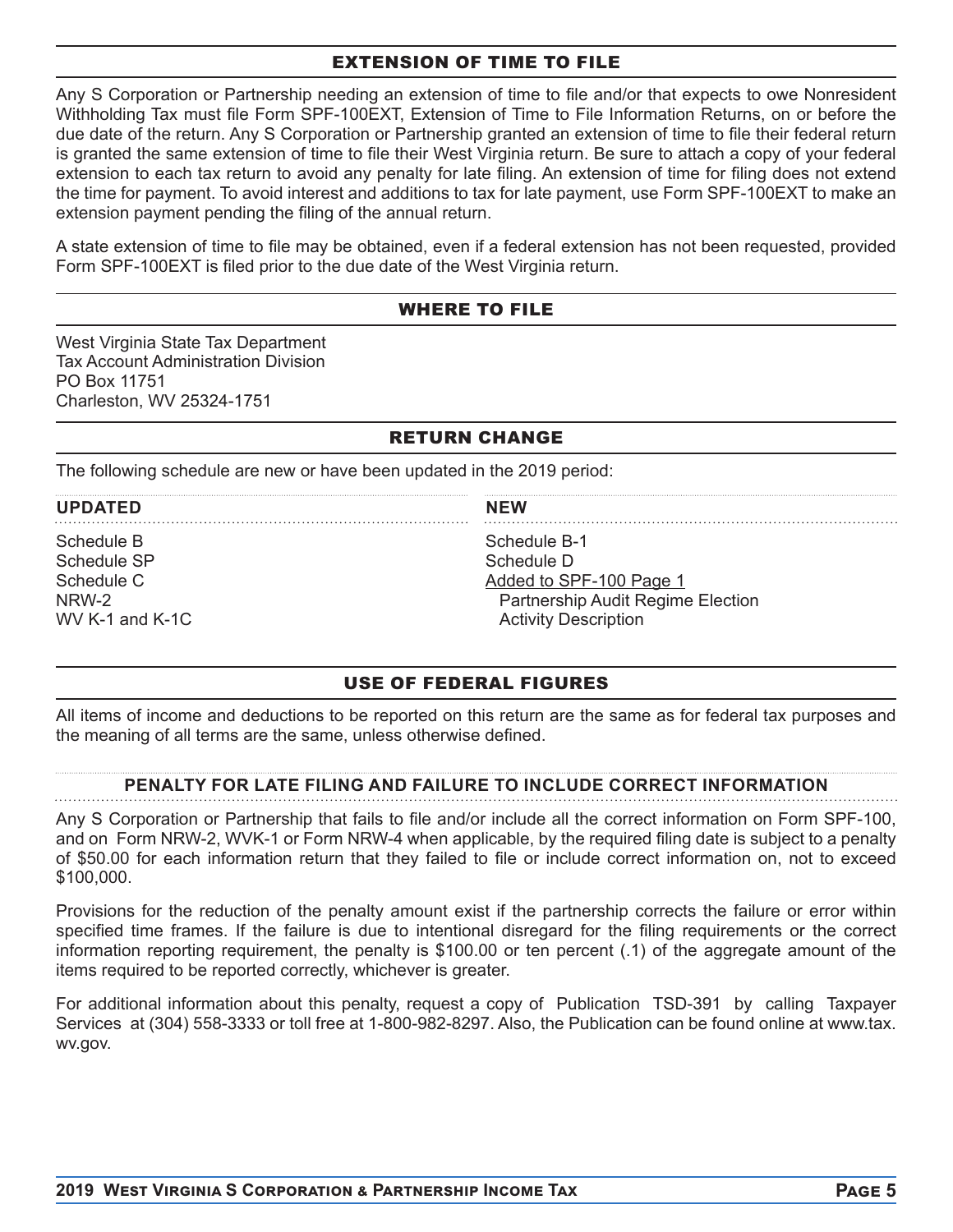#### **REPORTING WEST VIRGINIA INCOME TAX WITHHOLDING CREDIT**

A West Virginia Income Tax Withholding Credit is created when a payment is made by another entity for the benefit of the entity filing this return.

**Electronic Filed Returns –** It will be necessary to submit a Form NRW-2, WVK-1 or 1099 as a PDF attachment to your electronic return if you are claiming a withholding credit. These documents will be used to verify the withholding credits claimed on your return unless included in your filing software.

**Paper Filed Returns** – Enter the total amount of West Virginia tax withheld on your behalf by another entity on your return. A completed NRW-2, WVK-1 or 1099 must be enclosed with your paper return. Failure to submit these documents will result in the disallowance of the withholding credit claimed. Note: Local or municipal fees cannot be claimed as West Virginia income tax withheld. If the withholding source is for a nonresident sale of real estate transaction, a form WV/NRSR must be completed and on file with the State Tax Department prior to submitting a tax return. Additionally, a Federal Schedule D must be submitted. If withholdings are related to form WV/NRSR, please indicate in the box provided on line 14.

# NONRESIDENT SHAREHOLDER/PARTNER WITHHOLDING TAX

S Corporations and Partnerships are required to withhold West Virginia Income Tax for each nonresident shareholder/partner that has not provided the S Corporation or Partnership a WV Nonresident Income Tax Agreement, Form NRW-4 or are not a tax exempt entity. The amount to be withheld is six and one-half percent (.065) of the nonresident shareholder's/partner's share of the Federal Taxable Income or portion thereof that is derived from or attributable to West Virginia sources, whether such amount is distributed or is deemed to have been distributed for Federal Income Tax purposes. The entire tax withheld is required to be remitted with the WV Income Tax Return for S Corporation and Partnership.

# **INFORMATION STATEMENT OF TAX WITHHELD**

Every S Corporation or Partnership required to deduct and withhold tax on nonresident shareholders/partners must provide a WV/NRW-2, WVK-1, or WVK-1C to each nonresident shareholder/partner on or before the date it files its West Virginia S Corporation/Partnership Tax Return. The information statement shall show the amount of WV income subject to withholding and the amount of WV Income Tax withheld by the S Corporation or Partnership on behalf of the shareholder/partner.

The S Corporation or Partnership is required to submit all income and withholding information as it relates to the individual shareholders/partners of the S Corporation or Partnership on Schedule SP, Summary of K-1 Shareholders/Partners Ownership and Computation of Withholding Tax, when filing their annual SPF-100.

#### **SATISFYING NONRESIDENT PERSONAL INCOME TAX REPORTING REQUIREMENTS**

#### **IT-140 WEST VIRGINIA PERSONAL INCOME TAX RETURN**

The individual nonresident shareholder/partner must enclose the withholding documents supplied by the S Corporation or Partnership, WV/NRW-2 or WVK-1, when filing the IT-140 West Virginia Personal Income Tax Return on paper. If filing electronically, this information will be entered in the tax software program and it will not be necessary to submit any additional paper forms.

#### **IT-140NRC NONRESIDENT COMPOSITE TAX RETURN**

If the only West Virginia source income for the shareholders/partners is derived from the S Corporation or Partnership, the shareholders/partners may elect to satisfy the nonresident income tax reporting requirements using the IT-140NRC Nonresident Composite Tax Return in lieu of the IT-140 West Virginia Personal Income Tax Return. This permits the group to file as a single entity with the only signature requirements being of a partner in the case of a Partnership or a corporate officer in the case of a S Corporation.

The S Corporation or Partnership will file the IT-140NRC and is responsible for collecting and remitting all withholding tax due. A copy of Schedule SP as submitted with the SPF-100 filed by the S Corporation or Partnership indicating which shareholders/ partners have elected to be part of the composite return must be submitted with the IT-140NRC return. A processing fee of \$50.00 is also required to be remitted at the time of filing.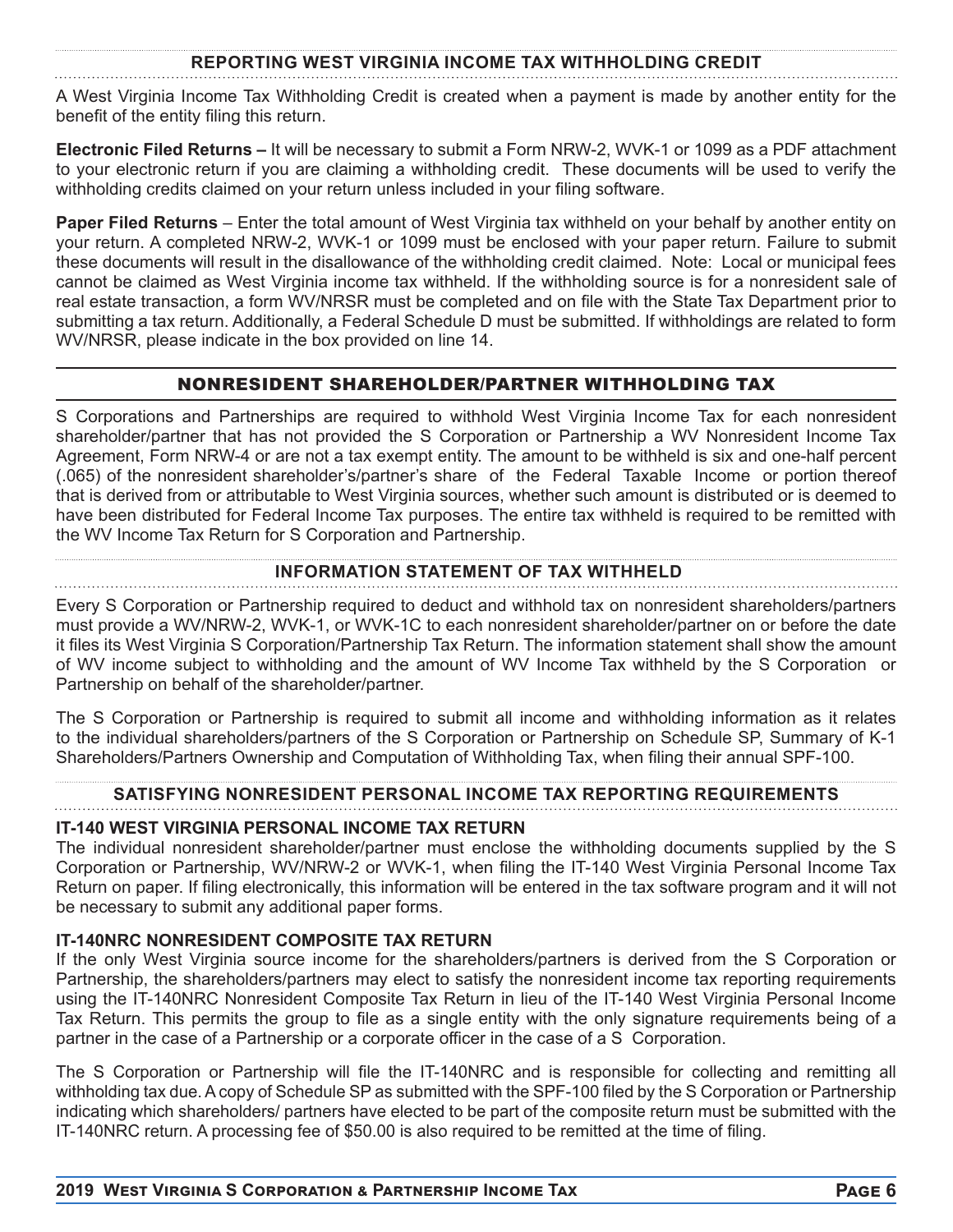# S CORPORATION/PARTNERSHIP INCOME (LOSS)

Form SPF-100, Schedule A is used to report all income (loss) from all activity of a S Corporation or Partnership, but only to the extent that it is taxable and allocable to the shareholders/partners. If the S Corporation or Partnership has income (loss) from activity in more than one state, Form SPF-100APT, Schedule B must also be completed.

If an S Corporation or Partnership has income (loss) from activity in more than one state, and they can separately identify and account for items of income and deductions as being directly allocable to WV, they may separately account for the WV business activity on SPF-100, Schedule A, lines 1 through 6. Supporting Federal documents must be attached to the SPF-100. If direct allocation is used add SPF-100, Schedule A, lines 8 and 12, and enter the total on line 13. Generally, income derived from the ownership of real or tangible personal property in West Virginia lends itself to direct allocation, whereas income from a business carried on within and without the State would preferably be allocated by apportionment. Unless the books and records of the S Corporation or Partnership clearly reflect their West Virginia portion, the allocation must be made by the apportionment formula provided in form SPF-100APT, Schedule B.

If you have determined your WV Income entirely by direct allocation, you are not eligible to apportion.

### **SHAREHOLDER/PARTNER INFORMATION**

Form SPF-100, lines 6 through 11, and the Schedule SP are used to identify all shareholders/partners and to account for each shareholder/partner's share of the S Corporation/Partnership's income. They are also used to calculate the amount of withholding that is required on the nonresident shareholder's/partner's share of the S Corporation's/Partnership's income. All shareholders/partners are subject to West Virginia personal income tax under the provisions of WV Code Chapter 11, Article 21. The S Corporation/Partnership is required to withhold income tax on the nonresident shareholder's/partner's share of the S Corporations/Partnership's West Virginia source income under the provisions of Chapter 11, Article 21, Section 71a of the West Virginia Tax Code.

# TAXABLE YEAR/METHOD OF ACCOUNTING

You must use the same taxable year and method of accounting as you use for federal tax purposes.

# FEDERAL RETURN INFORMATION

A signed, true copy of the first five pages of Federal Form 1120S or 1065, and any supporting documents must be attached to the SPF-100 return when filed.

#### INTEREST

You must pay the entire tax due on or before the due date of the tax return (determined without regard for an extension of time to file). If you do not pay the entire tax due on or before the due date, you must pay interest on the amount of the underpayment from the due date to the date paid. Interest is always due, without exception, on any underpayment of tax.

Interest is imposed at an adjusted rate established by the Tax Commissioner. The annual rate will never be less than eight percent (.08). The interest rate will be determined and in effect for periods of six months. Interest rates in effect for various periods are:

| 01/01/99/-/06/30/00   |    | $\%$          | $01/01/17 - 12/31/17$ | x          | $\%$          |
|-----------------------|----|---------------|-----------------------|------------|---------------|
| $07/01/00 - 12/31/01$ |    | $\%$          | $01/01/17 - 12/31/17$ |            | $\frac{0}{6}$ |
| $01/01/02 - 06/30/02$ |    | $\%$          | $01/01/18 - 12/31/18$ | 8.75 %     |               |
| 07/01/02/-/12/31/16   | 95 | $\frac{0}{0}$ | $01/01/19 - 12/31/19$ | $9.75 \t%$ |               |

Contact the West Virginia State Tax Department Taxpayer Services Division for the interest rate in effect for other periods. The telephone number is (304) 558-3333 or toll free within West Virginia 1-800-982-8297.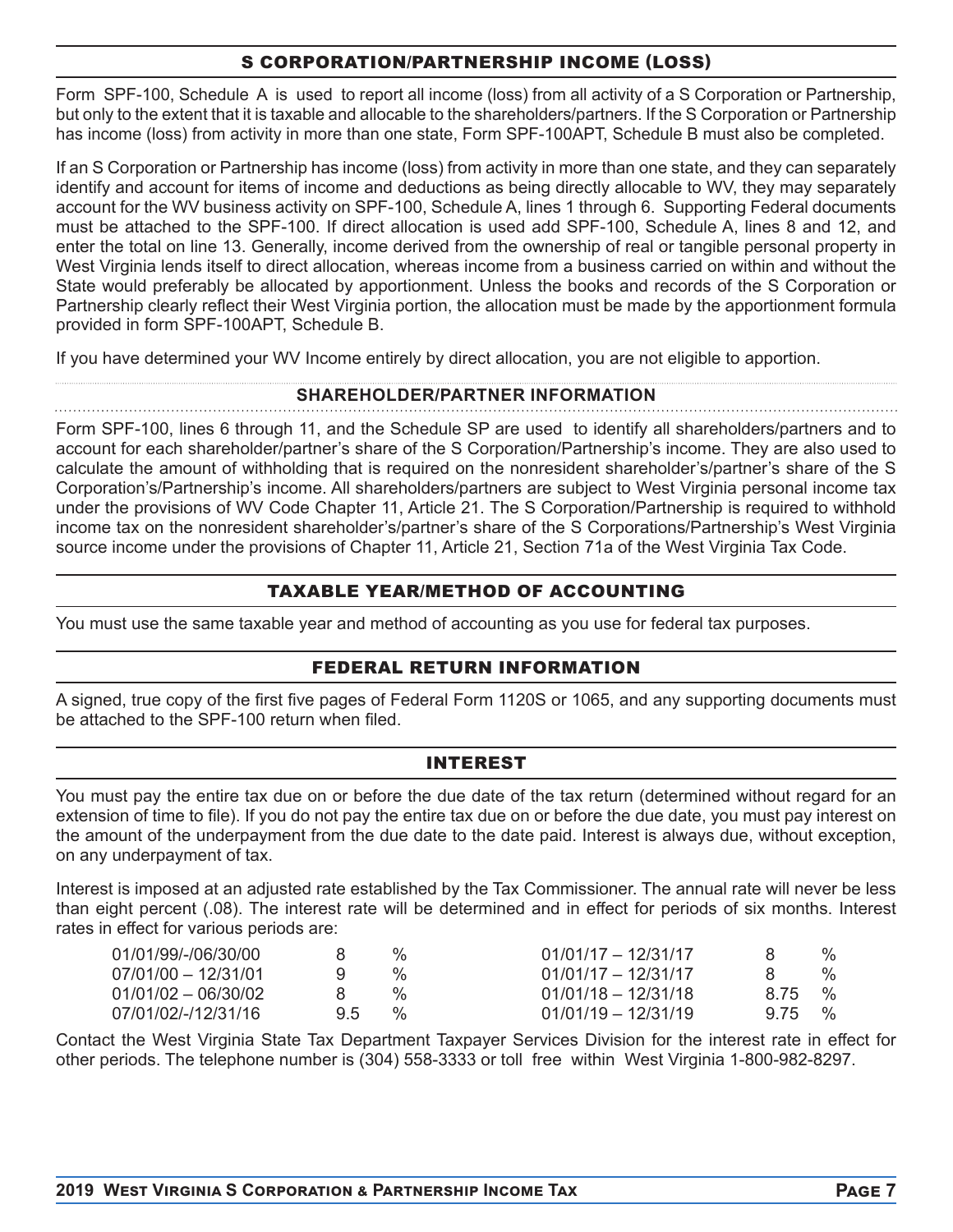# ADDITIONS TO TAX

# **LATE FILING**

Additions to tax are imposed for failure to file a return on or before the due date (determined with regard to an extension of time to file). On any amount of tax shown to be due on the return, the additions to tax for late filing of the return is five percent (.05) per month or any part of a month not to exceed twenty-five percent (.25).

#### **LATE PAYMENT**

Additions to tax are imposed for failure to pay all tax shown to be due on a return on or before the due date (determined without regard to an extension of time to file). The additions to tax for late payment is imposed at the rate of one half of one percent (.005) per month or part of a month not to exceed twenty-five percent (.25).

When both the five percent (.05) additions to tax for late filing and the one half of one percent (.005) additions to tax for late payment are imposed, the maximum monthly percent is five percent (.05) not to exceed fifity percent (.5) of the tax due.

# COMPLETION AND SIGNATURE

All appropriate sections of the return must be completed. All required supporting documents must be attached. An incomplete return will not be accepted as timely filed. The returns must be signed by an authorized officer or partner. If the return is prepared by someone other than the taxpayer, the preparer must also sign the return and enter his or her complete address.

# CHANGES MADE BY THE IRS TO FEDERAL RETURN

Any S Corporation or Partnership whose reported income or deductions are changed or corrected by the Internal Revenue Service or through renegotiation of a contract with the United States is required to report the change or correction to the West Virginia State Tax Department. This report must be made within 90 days of the final determination by filing an Amended Return and attaching a copy of the revenue agent's report detailing such adiustments.

# PASS THROUGH AMENDED RETURNS

An S Corporation or Partnership that filed an amended return with the Internal Revenue Service must file an amended return with the West Virginia State Tax Department within 90 days of filing the amended federal return.

- File Form SPF-100, completing all appropriate lines and checking the Amended box under "RETURN TYPE" on page 1. Because West Virginia now uses bar codes on tax forms it is important to use the appropriate forms for the tax year being amended. Example: You are amending a tax return for the period ending 12-31- 2015; be sure to use the 2015 SPF-100 forms.
- NOTE: Tax forms from different years may have different line numbers; read the line instructions carefully.
- Any amount paid with the original return should be entered on Form SPF-100, page 2, line 13.
- If you received a refund or had an amount credited on the original return, enter that amount on Form SPF-100, page 2 line 16.
- Attach all schedules previously submitted and make any appropriate amended changes.

Amended Returns filed for the purpose of obtaining a refund of an overpayment must be filed within three years of the due date of the return (with regard to an extension of time to file), or two years from the date the tax was paid, whichever expires later. If your Amended Return has a balance due send the payment along with the tax return.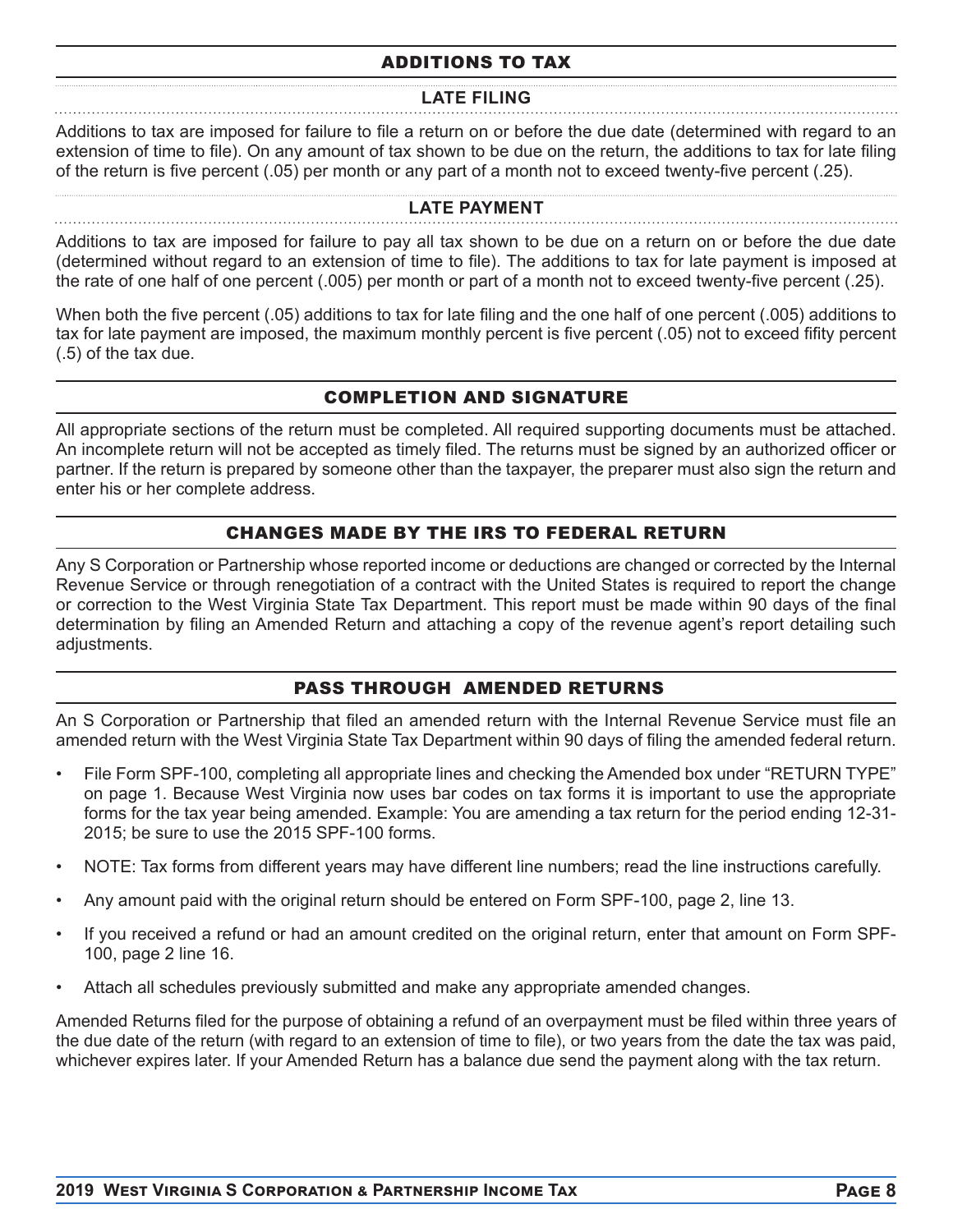### CONSISTENCY IN REPORTING

In completing your West Virginia Income Tax Return for S Corporations and Partnerships, if you depart from or modify past procedures for classifying business income and nonbusiness income, for valuing property or including or excluding property in the property factor, for treating compensation paid in the payroll factor, or for including or excluding gross receipts in the sales factor, you must disclose by separate attached schedule the nature and extent of the variance or modification.

If you make sales of tangible personal property which are shipped into a state in which you are not taxable, you must identify the state to which the property is shipped and report the total amount of sales assigned to such state.

# CONFIDENTIAL INFORMATION

Tax information which is disclosed to the West Virginia State Tax Department, whether through returns or through department investigations, is held in strict confidence by law. The State Tax Department, the United States Internal Revenue Service, and other states have agreements under which tax information is exchanged. This is to verify the accuracy and consistency of information reported on federal, other state, and West Virginia returns.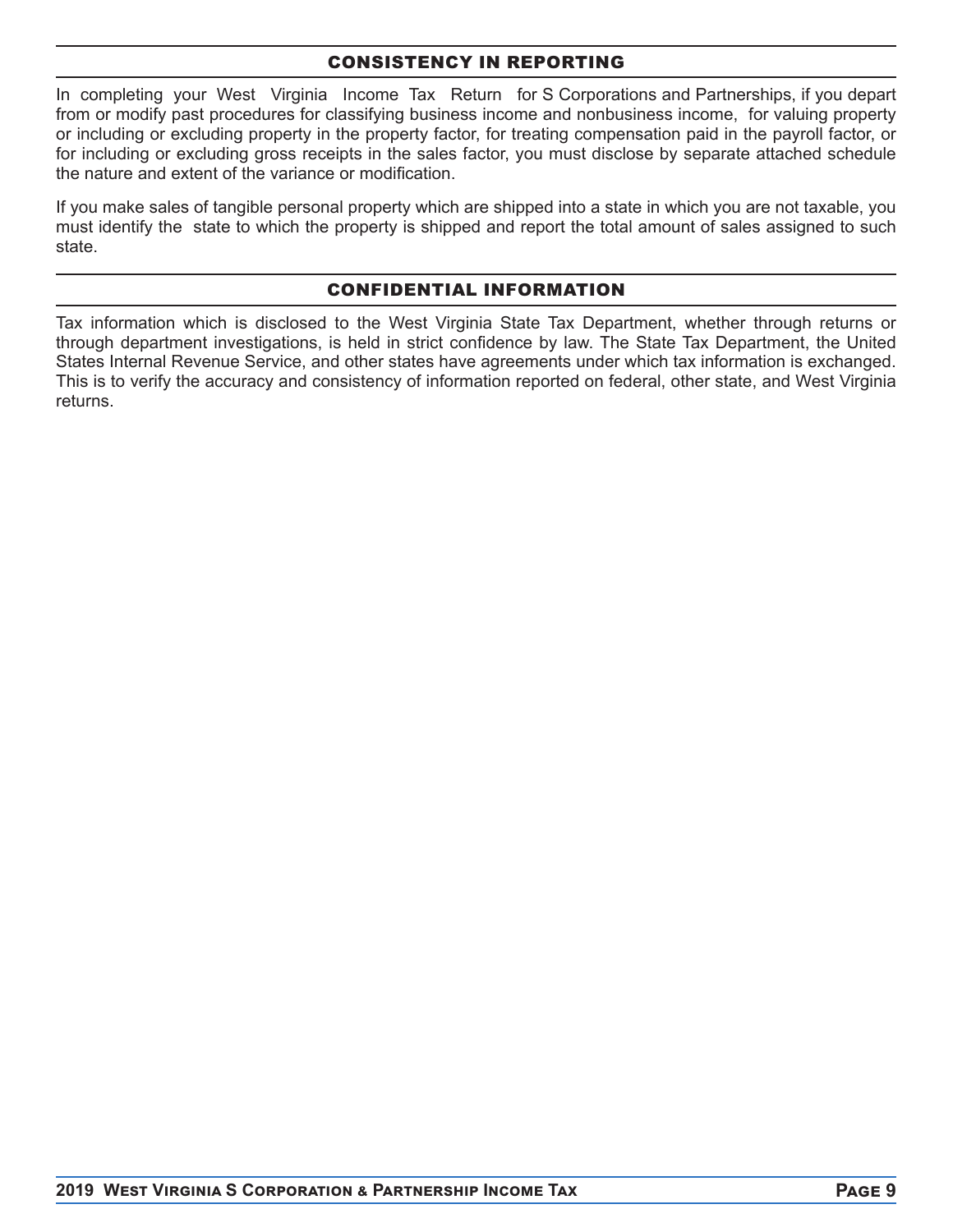# **SCHEDULE SP**

#### **SUMMARY OF K-1 and K-1C SHAREHOLDERS/PARTNERS OWNERSHIP AND COMPUTATION OF WITHHOLDING TAX THIS MUST BE COMPLETED AND SUBMITTED WITH ALL S CORPORATION AND PARTNERSHIP RETURNS.**

If entity has more than 12 shareholders/partners, taxpayer should submit their SPF-100 return electronically.

If a single shareholder/partner has 100% ownership, mark the check box and provide the information of single entity.

# COLUMN A

Enter the name of each shareholder/partner that the S Corporation or Partnership had during its taxable year. If additional space is needed, attach additional copies of Schedule SP.

# COLUMN B

Enter either the social security number or federal employer's identification number of each shareholder/partner listed in Column A.

# COLUMN C

Check only one Box:

- Box 1 If the shareholder/partner is a resident of West Virginia, check the box in this column.
- Box 2 If the shareholder/partner is a nonresident of West Virginia and has elected to be a member of the nonresident composite group, check the box in this column. These are the nonresident shareholders/ partners who will be included in the Nonresident Composite Tax Return filing.
- Box 3 If the shareholder/partner is a nonresident of West Virginia and has elected not to be a member of the composite group and has not signed Form NRW-4, check the box in this column. These nonresident shareholders/partners will file IT-140 West Virginia Personal Income Tax Return as required.
- Box 4 If the S Corporation/Partnership has received Form NRW-4 or if the shareholder/partner is tax exempt, check the box in this column. Attach any NRW-4 agreement signed in this tax period to your return when filed. If Form NRW-4 was filed and submitted in a previous period, and has not been revoked, it is not necessary to file additional copies with your return in subsequent years. Please make available upon request a list of tax exempt entities on Schedule SP.

# COLUMN D

Enter the income distribution percentage of each shareholder/partner carried out to the sixth decimal place.

# COLUMN E

Multiply the income distribution percentage of each shareholder/partner in Column D by the amount shown in the Total West Virginia Income box at the bottom of the page. The amount in Column E is the WV Distributive Income of each shareholder/partner. A state of explanation must be submitted if the West Virginia Distributive Income of the shareholder/partner is not equal to their ownership percentage times the entity's West Virginia income.

# COLUMN F

If Box 2 in Column C (Nonresident Composite) was checked - multiply the dollar amount in Column E by the tax rate of .065 and enter the result in Column F.

# COLUMN G

If Box 3 in Column C (Nonresident) was checked - multiply the dollar amount in Column E by the tax rate of .065 and enter the result in Column G.

 $\blacksquare$  2019 West Virginia S Corporation & Partnership Income Tax **Algebra** 2019 Page 10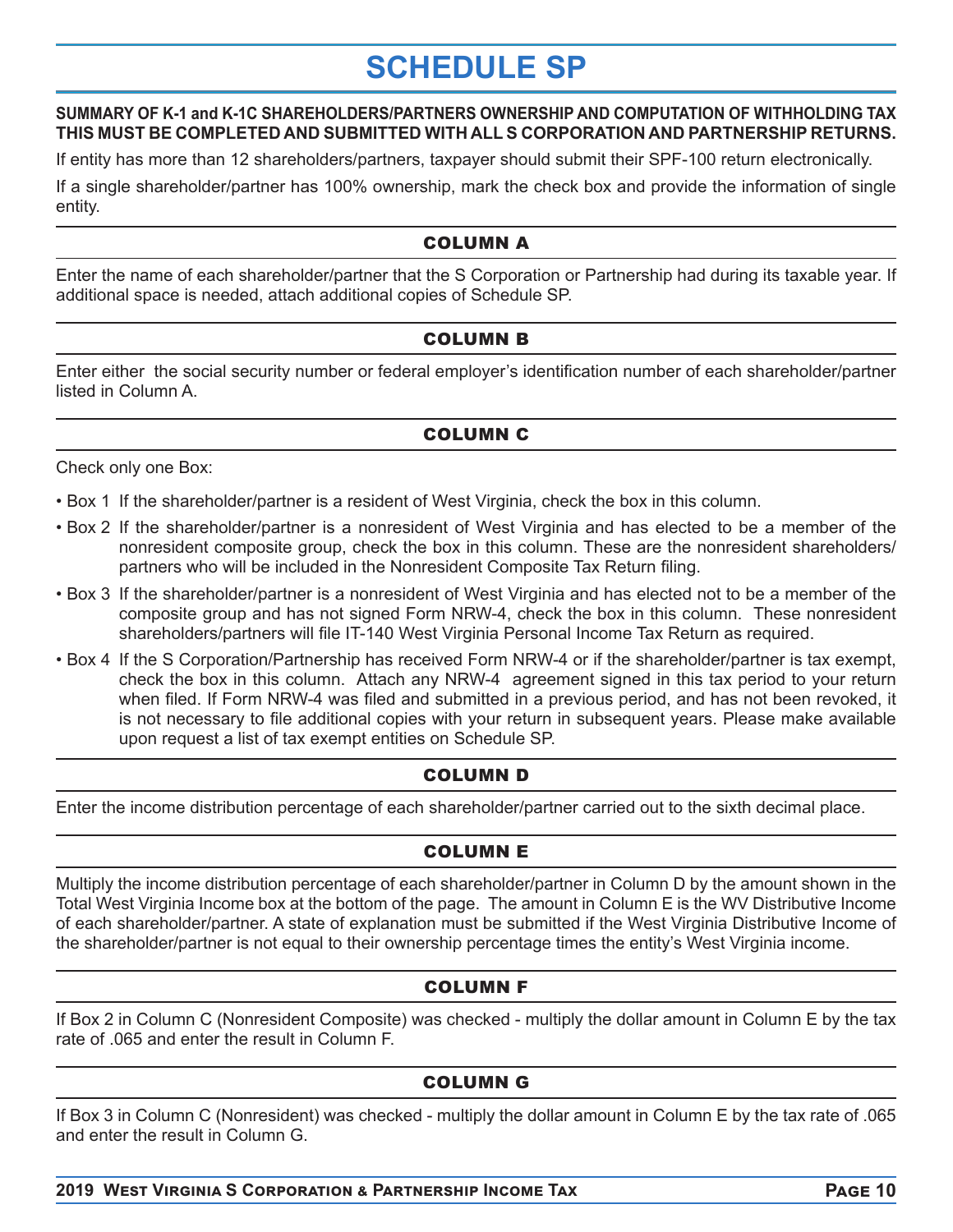#### SCHEDULE SP GRAND TOTAL LINE

Total the amount in Column F and Column G. If you have additional pages of Schedule SP, enter the totals of these columns from all the pages on the first Schedule SP page in the "SP Schedule Grand Total" line.

### TOTAL WV INCOME

The amount in this box must match the amount shown on Schedule A, line 13.

**SPECIAL NOTE:** S Corporations/Partnerships must complete and submit one of the following forms for each entity on the schedule SP.

- **WVK-1** Schedule of WV Partner/Shareholder/Member/Beneficiary Income, Loss, Modification, Credits, and Withholding
- **WVK-1C** Schedule of WV Partner/Shareholder/Member/Beneficiary Information for Corporations Subject to Corporate Income Tax
- **NRW-2** Statement of West Virginia Income Tax Withheld for Nonresident Individual or Organization

These forms contain important information about the withholding requirements. You may find these forms online at www.tax.wv.gov.

### EXTENSION PAYMENTS

Extension requests and tentative payments of withholding tax, for both shareholders/partners who are included on the Nonresident Composite Return and for those who will be fi ling individual returns, must be submitted by the S Corporation/ Partnership on Form SPF-100EXT.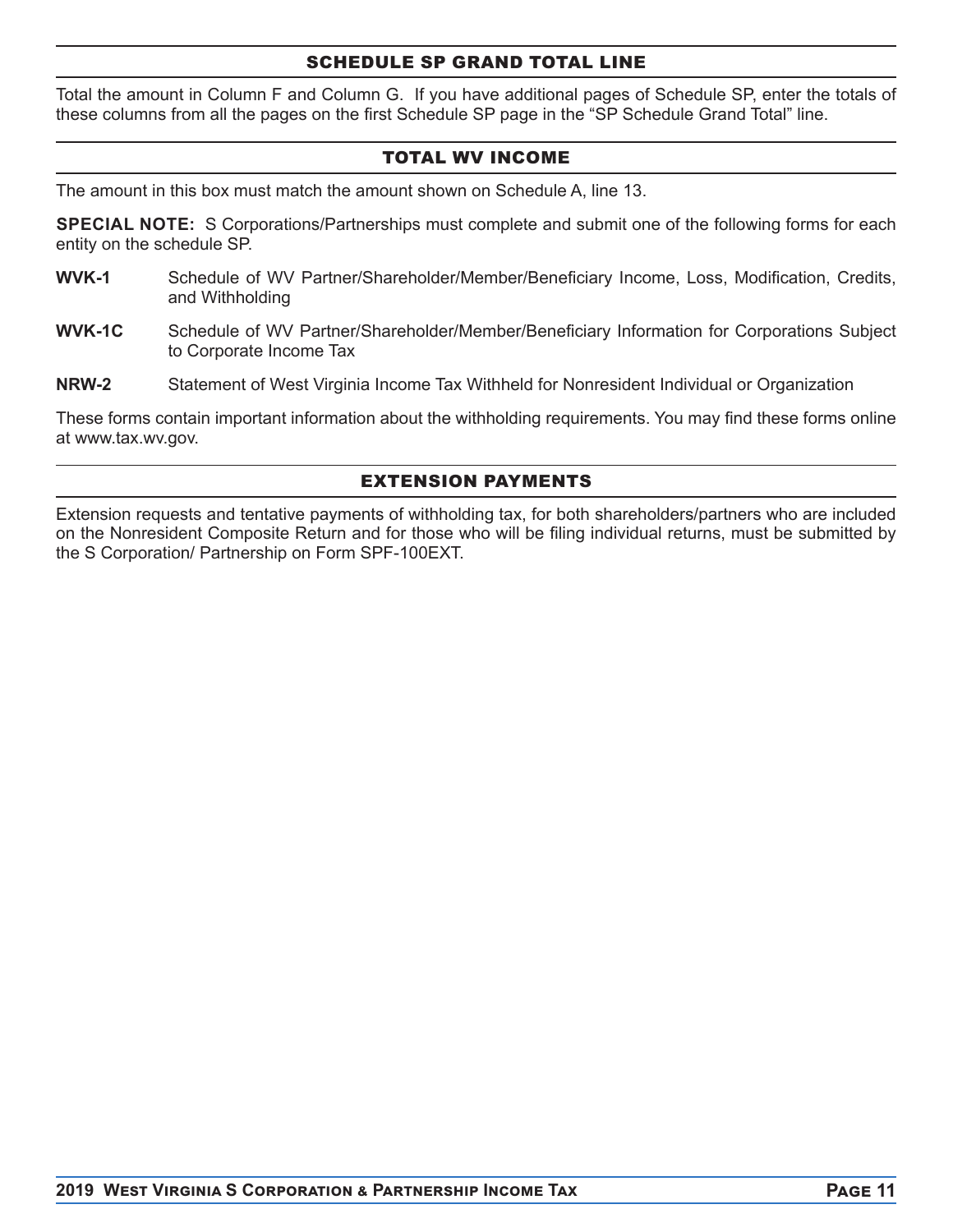# **SPF-100**

# INSTRUCTIONS

On page 1, enter the beginning and ending tax year dates covered by this return. Clearly print or type your name and address. If filing under extension, enter extended due date.

In the "**CHECK ALL APPLICABLE BOXES**" section, check all boxes that apply to the return being filed.

**CENTRALIZED AUDIT REGIME** - If you have elected out of the Centralized Audit Regime under IRC Section 6221(b), check the "yes" box. If not, check the "no" box and complete the Representative information in the designated area on page 1.

- **Part 1 ENTITY TYPE** check either S Corporation or Partnership
- **Part 2 RETURN TYPE** check all that apply (more than one box may be selected).
- **Part 3 IF FINAL/SHORT PERIOD/INITIAL RETURN** check all that apply.
- **Part 4 ACTIVITY DESCRIPTION** check applicable box
- **Part 5 REPORTABLE ENTITIES** check all that apply. Note: if any box is checked in this section, information about the reportable entity must be entered on Schedule D.

Attach a copy of the **first five pages** of your **signed** federal return (Form 1120S or 1065), and schedule M-3 if applicable.

Please attach any additional information and/or statements as required.

All S Corporations/Partnerships must complete SPF-100 Schedule SP before completing lines 6 through 11.

- **Line 6, Column A-Income** Enter the amount of WV Distributive Income of WV residents from Schedule SP. This amount will be equal to the sum of the amount in Column E for each shareholder/partner who had Column C, Box 1 marked.
- **Line 7, Column A-Income** Enter the amount of WV Distributive Income of nonresidents filing on an IT-140NRC Nonresident Composite Tax Return from Schedule SP. This amount will be equal to the sum of the amount in Column E for each shareholder/partner who had Column C, Box 2 marked.
- **Line 7, Column B-Withholding** Enter the amount of withholding tax due for nonresidents filing on an IT-140NRC Nonresident Composite Tax Return from Schedule SP. This amount will be equal to the sum of the amount in Column F for each shareholder/partner who had Column C, Box 2 marked.
- **Line 8, Column A–Income** Enter the amount of WV Distributive Income of nonresidents filing on an IT-140 WV Personal Income Tax Return from Schedule SP. This amount will be equal to the sum of the amount in Column E for each shareholder/partner who had Column C, Box 3 marked.
- **Line 8, Column B-Withholding** Enter the amount of withholding tax due for nonresidents filing on an IT-140 WV Personal Income Return from Schedule SP. This amount will be equal to the sum of the amount in Column G for each shareholder/partner who had Column C, Box 3 marked.
- **Line 9, Column A-Income** Enter the amount of WV Distributive Income of nonresidents filing with a signed NRW-4, or that are tax exempt, from Schedule SP. This amount will be equal to the sum of the amount in Column E for each shareholder/partner who had Column C, Box 4 marked.
- **Line 10, Column A-Income**  Enter the sum of Column A, lines 6, 7, 8, and 9. The total WV income amount must match the amount shown on Schedule SP (Grand Total of Column E) and the amount shown on Schedule A, line 13.
- **Line 11, Column B-Withholding**  Enter the sum of Column B, lines 7 and 8. The amount of withholding tax due must match the amount shown on Schedule SP (Grand Total of Column F plus Grand Total of Column G).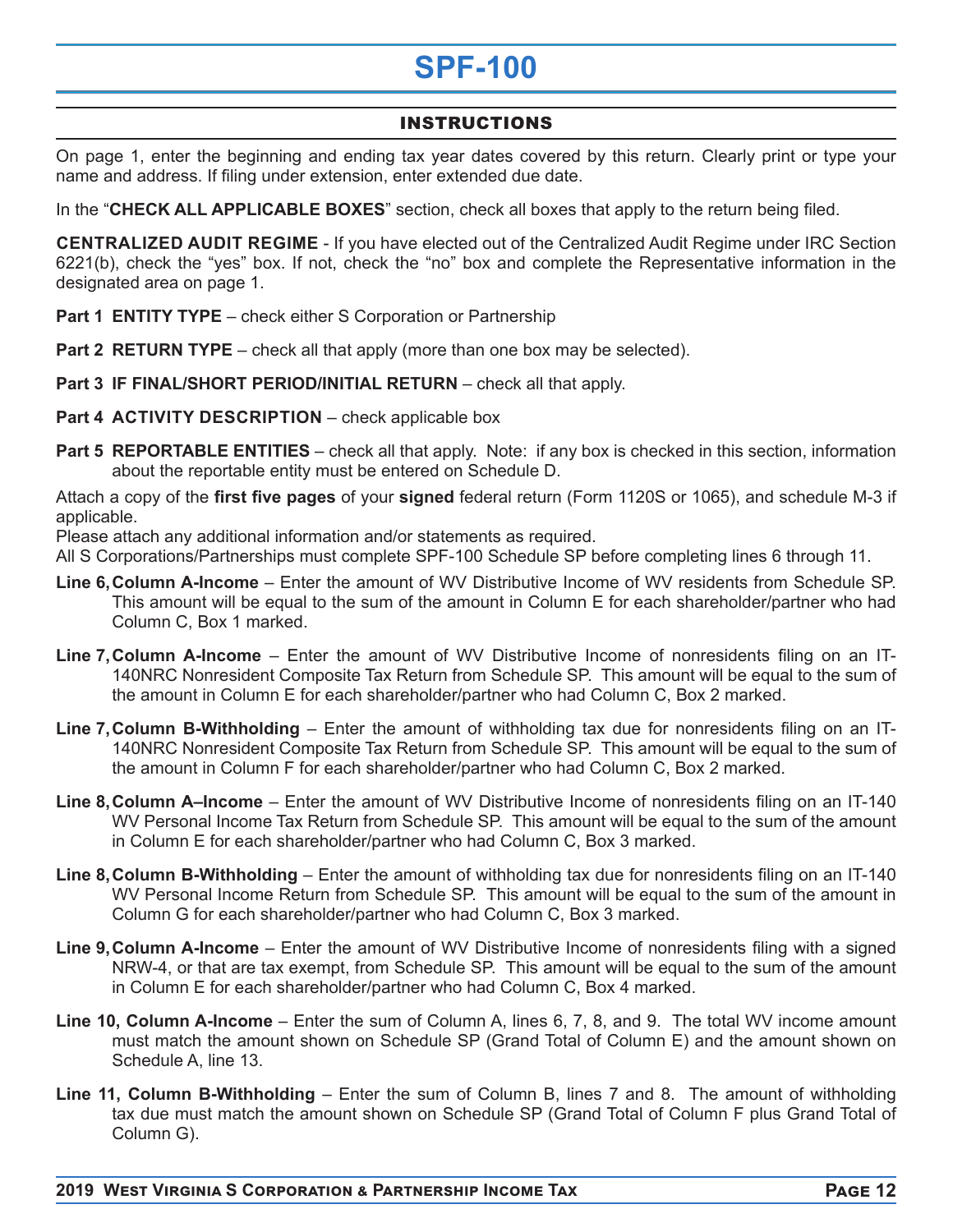- **Line 12** Enter the credit carried forward from the prior tax year here.
- **Line 13** Enter estimated and extension payments here. Also, if this is an amended return enter any amount paid with the original return here.
- **Line 14** Enter the amount of withholding credit from any NRW-2, WVK-1 or 1099 submitted with your return. Check the box if any withholdings are from NRSR (nonresident sale of real estate).
- **Line 15** Line 12 plus line 13 plus line 14. Must match the total payments shown on Schedule C.
- **Line 16** Overpayment previously refunded or credited (amended return only).
- **Line 17** Total payments. Line 15 minus line 16.
- **Line 18** Tax Due If line 17 is smaller than line 11, enter amount owed here, otherwise, skip to line 22.
- **Line 19** Calculate interest due. See the general information on page 7 of this booklet for additional information regarding interest.
- **Line 20** Calculate additions to tax due. See the general information on page 8 of this booklet for additional information regarding additions to tax.
- **Line 21** Remit this amount. If paying by check, make the check payable to the West Virginia State Tax Department. For other payment options see www.tax.wv.gov.
- **Line 22** Amount of overpayment. An overpayment may be credited to next year's tax or refunded, either in whole or part.
- **Line 23** The amount of overpayment to be credited to next year's tax.
- **Line 24** The amount of overpayment to be refunded.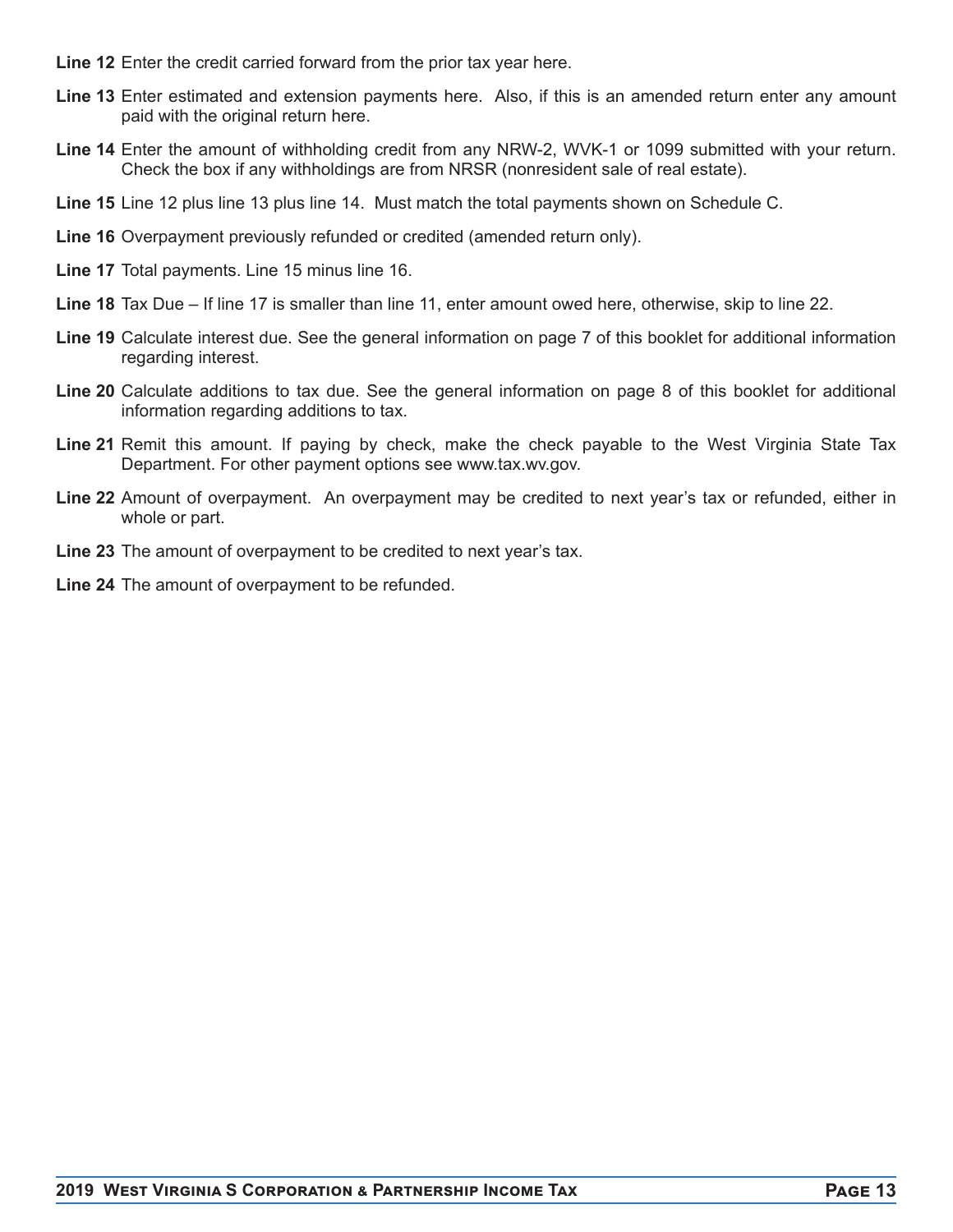# **SPF-100 SCHEDULE A**

Please note that if the S Corporation or Partnership has income from sources both within and without West Virginia, they must complete the SPF-100APT Schedules to determine how much of their income is from a West Virginia source.

- **Line 1** An S Corporation will enter the ordinary income (loss) as shown on Federal Form 1120S. A Partnership will enter the ordinary income (loss) as shown on Federal Form 1065.
- **Line 2** Enter the amount of all other gross income (loss) of the S Corporation as shown on Federal Form 1120S, Schedule K, that is not included on line 1. Enter the amount of all other gross income (loss) of the Partnership as shown on Federal Form 1065, Schedule K, that is not included on line 1.
- **Line 3** S Corporations will enter the amount of any expenses or deductions as shown on Federal Form 1120S, Schedule K, that are not included on line 1. Partnerships will enter the amount of any expenses or deductions as shown on Federal Form 1065, Schedule K, that are not included on line 1.
- Line 5 Modifications increasing Federal income: S Corporations and Partnerships enter the amount from SPF-100, Schedule B, line 6.
- **Line 6** Modifications decreasing Federal income: S Corporations and Partnerships enter the amount from SPF-100, Schedule B, line 12.
- **Line 7** Add line 4 plus line 5 minus line 6. Wholly WV go to line 13. Multistate Entity continue to line 8.
- **Line 8** See the instructions for Form SPF-100APT, Schedules A1 and A2 for proper classification of nonbusiness income. For entities with nonbusiness income from sources within and without West Virginia, enter the amount from SPF-100APT, Schedule A-1, line 9 here.
- **Line 10** If income is derived from sources within and without West Virginia, enter the apportionment factor from Form SPF-100APT, Schedule B, part 1 or part 2 or part 3 as applicable.
- **Line 12** For entities with nonbusiness income from sources within West Virginia, enter the amount from SPF-100APT, Schedule A2, line 9 here.
- **Line 13** Amount of West Virginia income.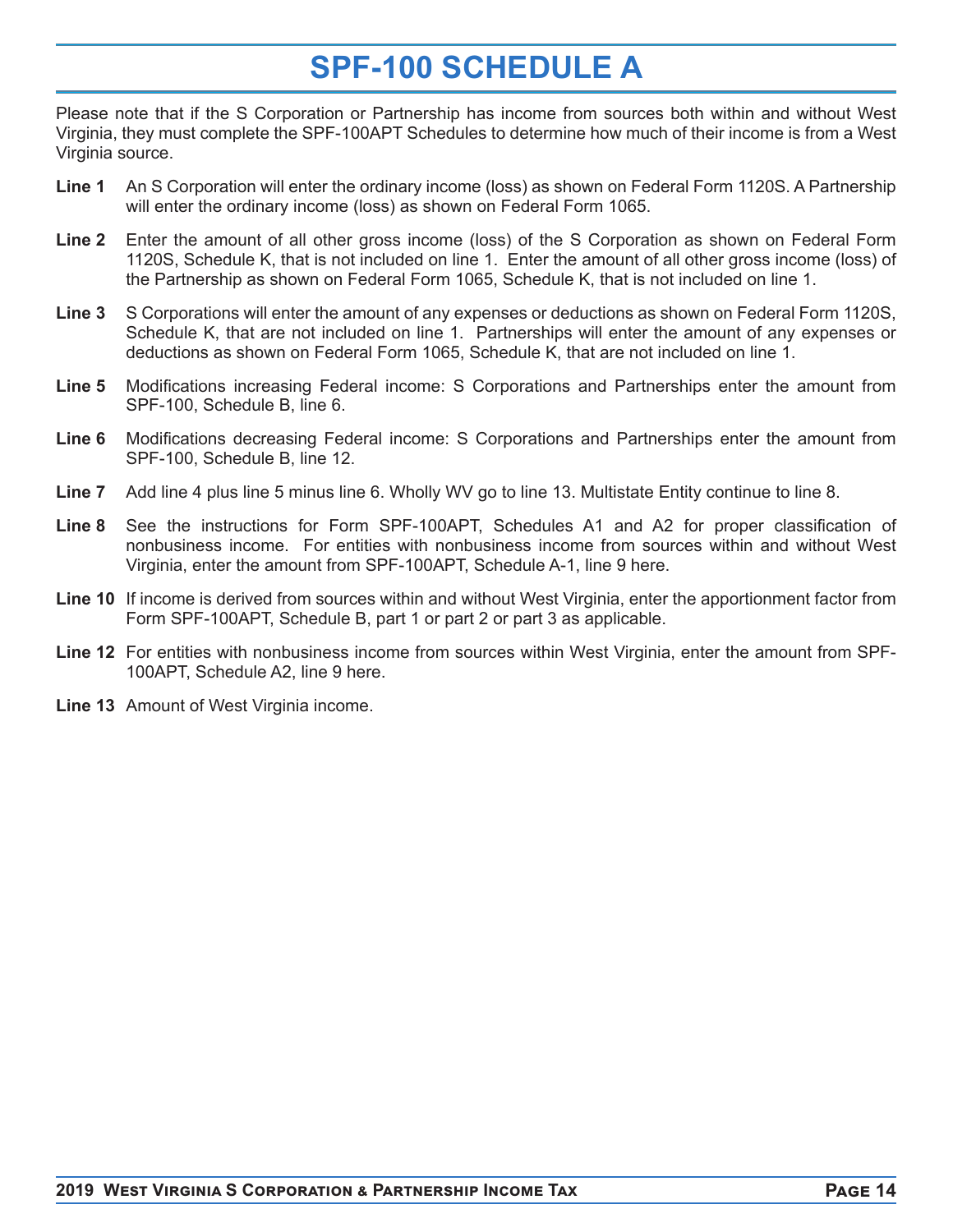# **SPF-100 SCHEDULE B**

# INCREASING ADJUSTMENTS

- **Line 1** Enter the amount of US Government obligation interest or dividends not exempt from state tax, less related expenses not deducted on your federal return. Attach supporting documentation.
- **Line 2** Interest or dividends on state and local bonds other than from WV sources.
- **Line 3** Interest on money borrowed to purchase bonds earning income exempt from WV tax.
- **Line 4** Qualifying 402(e )lump-sum income not included in federal adjusted gross income but subject to state tax.
- **Line 5** Enter any other increasing adjustments here. Enter a description/explanation in the space provided. Attach supporting documentation.

# DECREASING ADJUSTMENTS

- **Line 7** Interest or dividends on US or WV obligations included in Federal AGI but exempt from state tax.
- **Line 8** Refunds of state and local income taxes received and reported as income to the IRS.
- **Line 9** Qualified Opportunity Zone business income (Must include copy of Federal IRS Form 8996)
- **Line 10** Enter any other decreasing adjustments here. Enter a description/explanation in the space provided. Attach supporting documentation.
- **Line 11** Allowance for governmental obgligations/obligations secured by residential property (from Schedule B-1).

#### SCHEDULE B-1

- **Line 1** Enter the amount of federal obligations and securitues.
- **Line 2** Enter amount of obligations of West Virginia and political subdivision of West Virginia.
- **Line 3** Enter investment or loans primarily secured by mortgages or deeds of trust on residential property located in West Virginia.
- **Line 4** Enter loans primarily secured by a lien or security agreement on a mobile home or doublewide located in West Virginia.
- **Line 5** Total
- **Line 6** Enter total assets as shown on Schedule L Federal Form 1120S or Federal Form 1065.
- **Line 7** Enter tthe amount of line 5 divided by line 6 and round to six decimal places.
- **Line 8** Enter the sum of Schedule A line 4 and Schedule B line 6 and subtract the sum of Schedule B lines 7 through 10.
- **Line 9** Enter the amount of line 7 multiplied by line 8.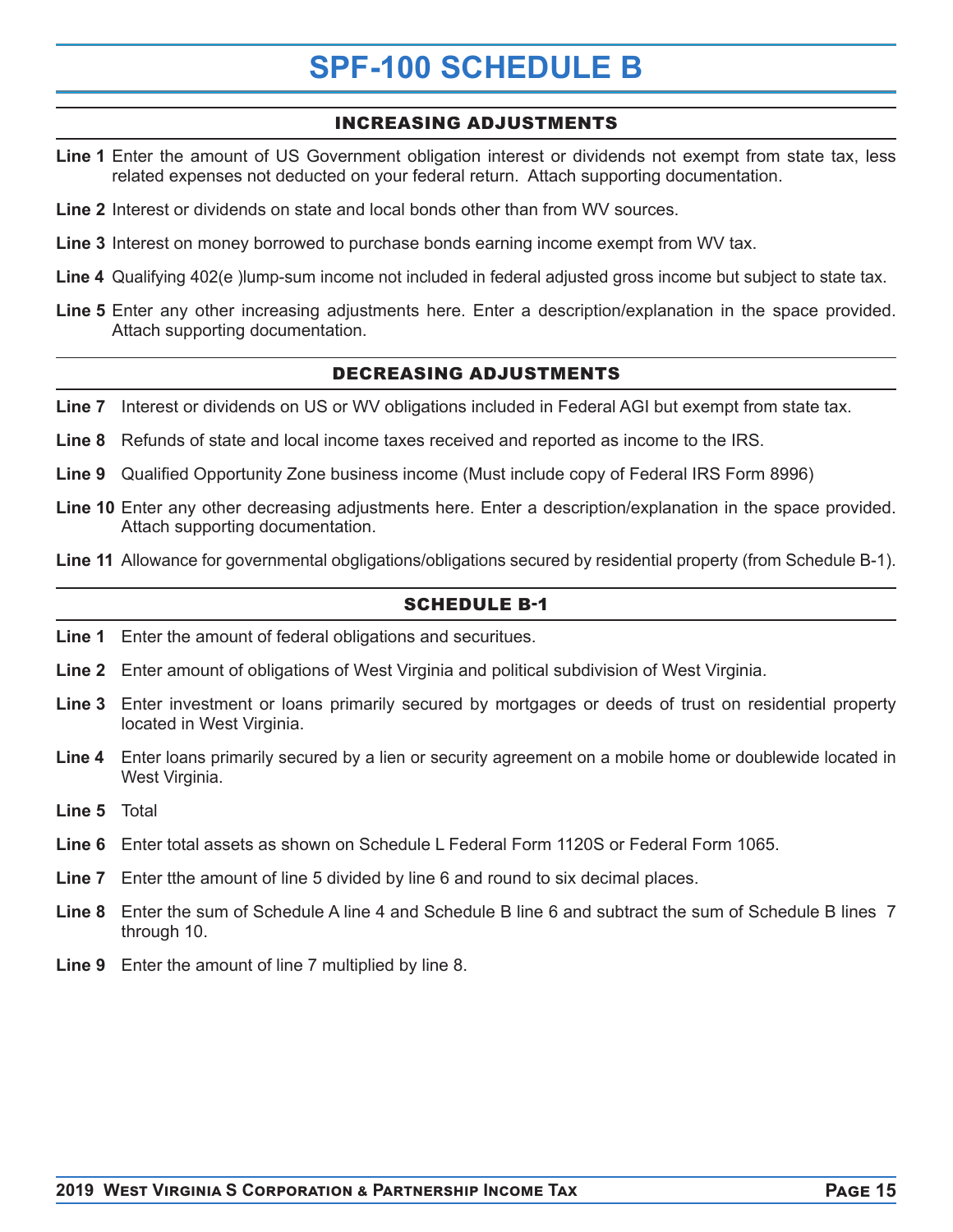# **SPF-100 SCHEDULE C**

**If the number of payments exceeds ten (10) you must file electronically.** 

**Column 1** Enter the name of the entity.

**Column 2** Enter the FEIN of the entity.

**Column 3** Enter the date of any payments made by the entity.

**Column 4** Enter a description of the type of payment made by, or on behalf of, the entity,

**Column 5** Enter the amount of the payment made by, or on behalf of, the entity.

**Total Line** Sum of the payments shown in Column 5. This amount must match the amount on SPF-100, line 15.

# **SPF-100 SCHEDULE D**

If any box is checked in the REPORTABLE ENTITIES Section on page 1, then the names and FEINs of Reportable Entities must be entered on this schedule.

**If the number of entities exceeds ten (10) you must file electronically.** 

- **Column 1** Enter the name of the reportable entity.
- **Column 2** Enter the FEIN of the reportable entity.
- **Column 3** Enter the name of the reportable entity's parent.
- **Column 4** Enter the FEIN of the parent.
- **Column 5** Enter an explanation of the relationship between reportable entity and entity submitting this West Virginia Return. This may include the following:
- Controlled Foreign Corporation
- Disregarded Entity
- Entity that owned more than 80% of your stock
- Entity that you own 80% or more of voting stock
- Any pass through entity of which you are a partner, member, or shareholder doing business in West Virginia.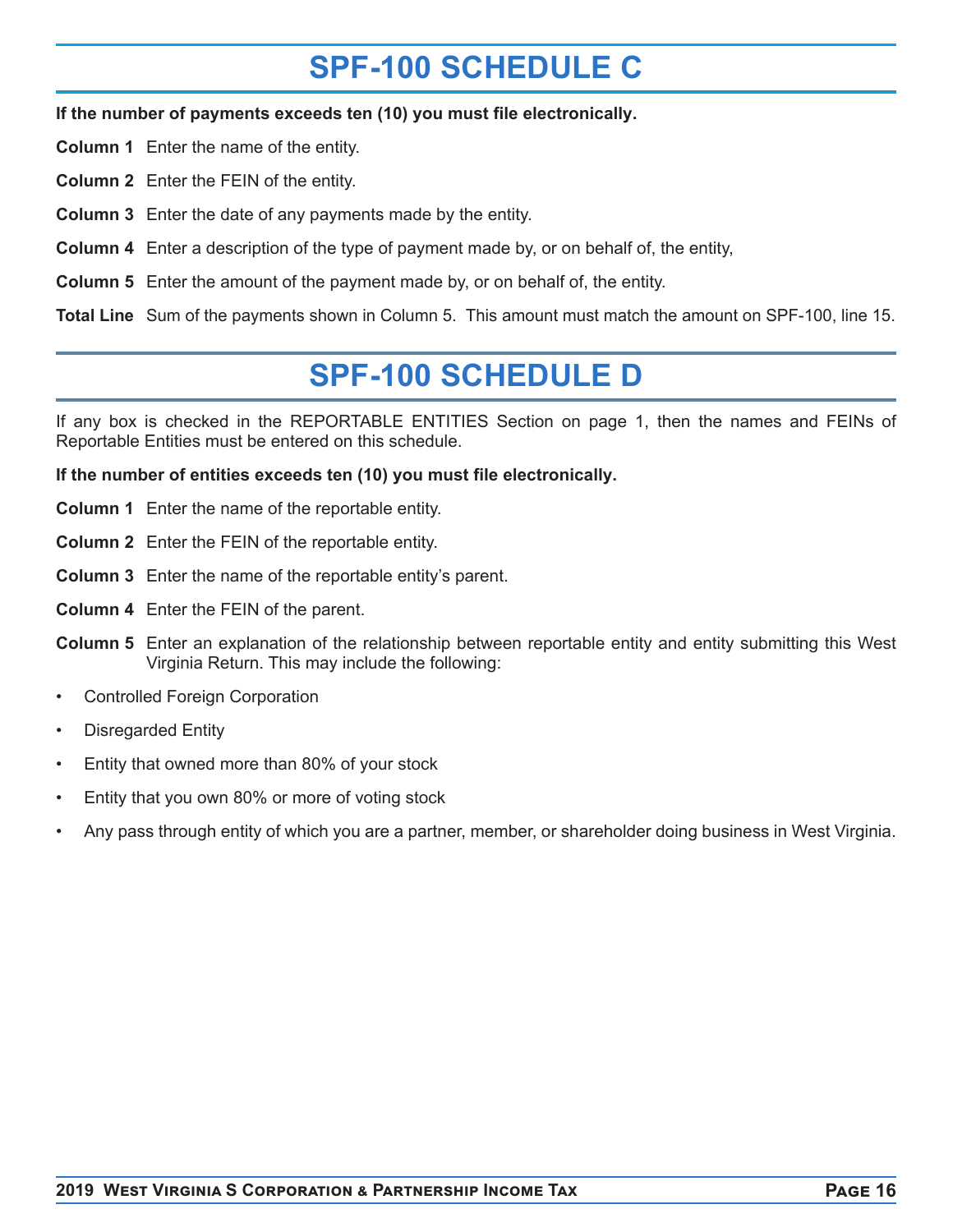# **SPF-100TC**

# SUMMARY OF TAX CREDITS

The SPF-100TC, Summary of Tax Credits, is a form used by Pass Through Entities to summarize the tax credits that are available to pass on to their shareholders/partners so these credits can be used against their net income tax liability from this entity. In addition, to completing the SPF-100TC, each tax credit has a schedule or form that is used to determine the amount of credit that can be distributed. Please note that some tax credit schedules require a completed application to be submitted and approved before the tax credit schedule can be filed. Both the SPF-100TC and the appropriate credit calcuation schedule(s) or form(s) must be attached to your return Your shareholders/partners will need to submit the required documentation to claim their percentage of the available credits.

# **SPF-100APT**

# SCHEDULES A1 & A2: ALLOCATION OF NONBUSINESS INCOME FOR MULTISTATE BUSINESSES

If your business activities take place both within and without West Virginia and you are also taxable in another state, certain items of nonbusiness income that are included in federal taxable income are directly allocated. All other income must be apportioned.

Business income arises from transactions and activities in the regular course of the corporation's trade or business and includes income from tangible and intangible property if the acquisition, management or disposition of the property constitutes integral parts of the entity's trade or business.

Nonbusiness income includes all income that is not classified as business income, less all expenses attributable to the production of this income. Nonbusiness income is allocated to West Virginia if (1) the entity's commercial domicile, the principal place from which the trade or business is managed, is located in West Virginia, or (2) property creating the nonbusiness income is utilized in West Virginia. Nonbusiness income from real property is allocated if the property is located in West Virginia. Nonbusiness income from tangible personal property is allocated to West Virginia if the property is utilized in West Virginia or the property was located in West Virginia at the time of its sale. Nonbusiness income from intangible personal property is allocated to West Virginia if the corporation's commercial domicile is located in West Virginia or, in the case of patents and copyrights, if they are used in West Virginia.

For a detailed discussion of allocation of nonbusiness income, you may request a copy of Publication TSD-392, "Corporation Net Income Tax Nonbusiness Income" by contacting our Taxpayer Services Division or online at www.tax.wv.gov.

Determine nonbusiness income allocated to West Virginia and outside West Virginia by completing Form SPF-100APT, Schedules A1 and A2. Only those types of nonbusiness income listed on Form SPF-100APT, Schedules A1 and A2 can be allocated. Any other type of income that the entity classifies as nonbusiness must be apportioned.

**Schedule A1, Line 9** - Enter the amount from Form SPF-100APT Schedule A1, column 3, line 9, on Form SPF-100, Schedule A, line 8.

**Schedule A2, Line 9** - Enter the amount from Form SPF-100APT Schedule A2, column 3, line 9 on Form SPF-100, Schedule A, line 12.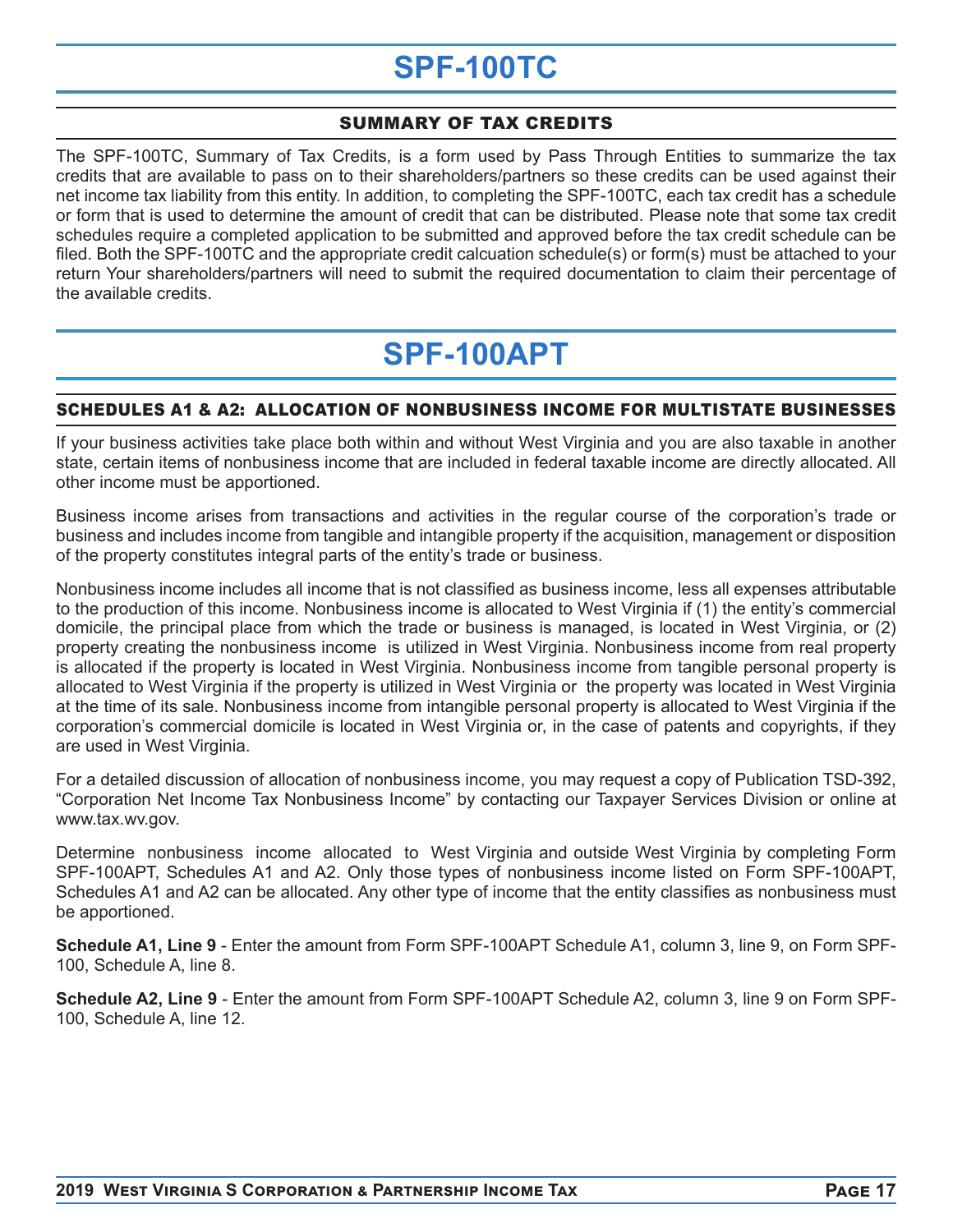### SCHEDULE B: APPORTIONMENT FORMULA

If your business activities take place both within and without West Virginia and you are also taxable in another state, all net income, after deducting those items of nonbusiness income allocated on Form SPF-100APT Schedules A1 and A2, must be apportioned to West Virginia by using the appropriate apportionment formula. **Completion of the SPF-100APT Schedule B is required even if apportionment is zero.**

**Special apportionment formulas apply to motor carriers and to financial organizations.** If you are filing for a motor carrier, follow the apportionment instructions for Form SPF-100APT, Schedule B, Part 2. If you are filing for a financial organization, follow the apportionment instructions for Form SPF-100APT. Schedule B. Part 3.

Multistate entities will use the standard apportionment formula of payroll, property, and sales, with the sales factor double weighted, and will complete Form SPF-100APT, Schedule B, Parts 1, 2 and 3 as applicable.

### **MULTISTATE S CORPORATIONS/PARTNERSHIPS – FOUR FACTOR APPORTIONMENT FORMULA**

#### **PART 1 – REGULAR ENTITIES**

To determine your West Virginia apportionment percentage, first determine the following factors:

**PROPERTY FACTOR.** Property includes all real and tangible personal property owned or rented and used during the taxable year to produce business income. Property used in connection with the items of **nonbusiness**  income allocated in SPF-100APT, Schedules A1 and A2 shall be **excluded** from the factor.

Property must be included in the property factor if it is actually used or is available for, or capable of being used during the taxable year. Property held as reserves, standby facilities, or reserve sources or materials must be included. Property or equipment under construction (except goods in process that can be inventoried) must be excluded until it is actually used to generate business income. Movable property, such as tools, construction equipment and trucks, used both within and without West Virginia, shall be included in the numerator of the fraction on the basis of total time within the state during the taxable year.

Property owned is valued at original cost. Property rented is valued at eight times the net annual rate. Leasehold improvements are considered property owned and are included at their original cost. Generally, original cost is the basis of the property for federal income tax purposes at the time of acquisition and adjusted by subsequent capital additions or improvements and partial dispositions by reason of sale, exchange, abandonment, etc. As a general rule, property is included in the factor by averaging its values at the beginning and ending of the taxable period. However, the Tax Commissioner may require or allow averaging by monthly values if such method is required to properly reflect the average value of the taxpayer's property for the taxable year.

Determine the property factor by entering the appropriate amounts in line 1. Enter West Virginia property in column 1 and property everywhere in column 2.

**Line 1** - Divide column 1 by column 2 and enter the result in column 3. State the result as a decimal and round to six (6) places after the decimal point.

**PAYROLL FACTOR.** The payroll factor shall include the total amount of compensation paid to employees during the taxable year. The total amount paid is determined upon the basis of the taxpayer's accounting method for federal income tax purposes. If you have adopted the accrual method of accounting for federal purposes, all compensation shall be deemed to have been paid. Compensation may be included in the payroll factor by use of the cash basis only if you have permission from the Tax Commissioner for an alternate method of apportionment. Compensation means wages, salaries, commissions, and other forms of remuneration paid to employees for personal services. Payments made to an independent contractor or any other person not properly classified as an employee are excluded. Only amounts paid directly to employees are included in the payroll factor. Do not include compensation paid to employees engaged exclusively in an activity that generates nonbusiness income that you allocated in Form SPF-100APT, Schedules A1 and A2.

The denominator (column 2) of the payroll factor is the total compensation paid by the taxpayer during the taxable year, as shown on the federal income tax return filed with the Internal Revenue Service and as reflected in the schedule of wages and salaries and that portion of the cost of goods sold which reflect compensation.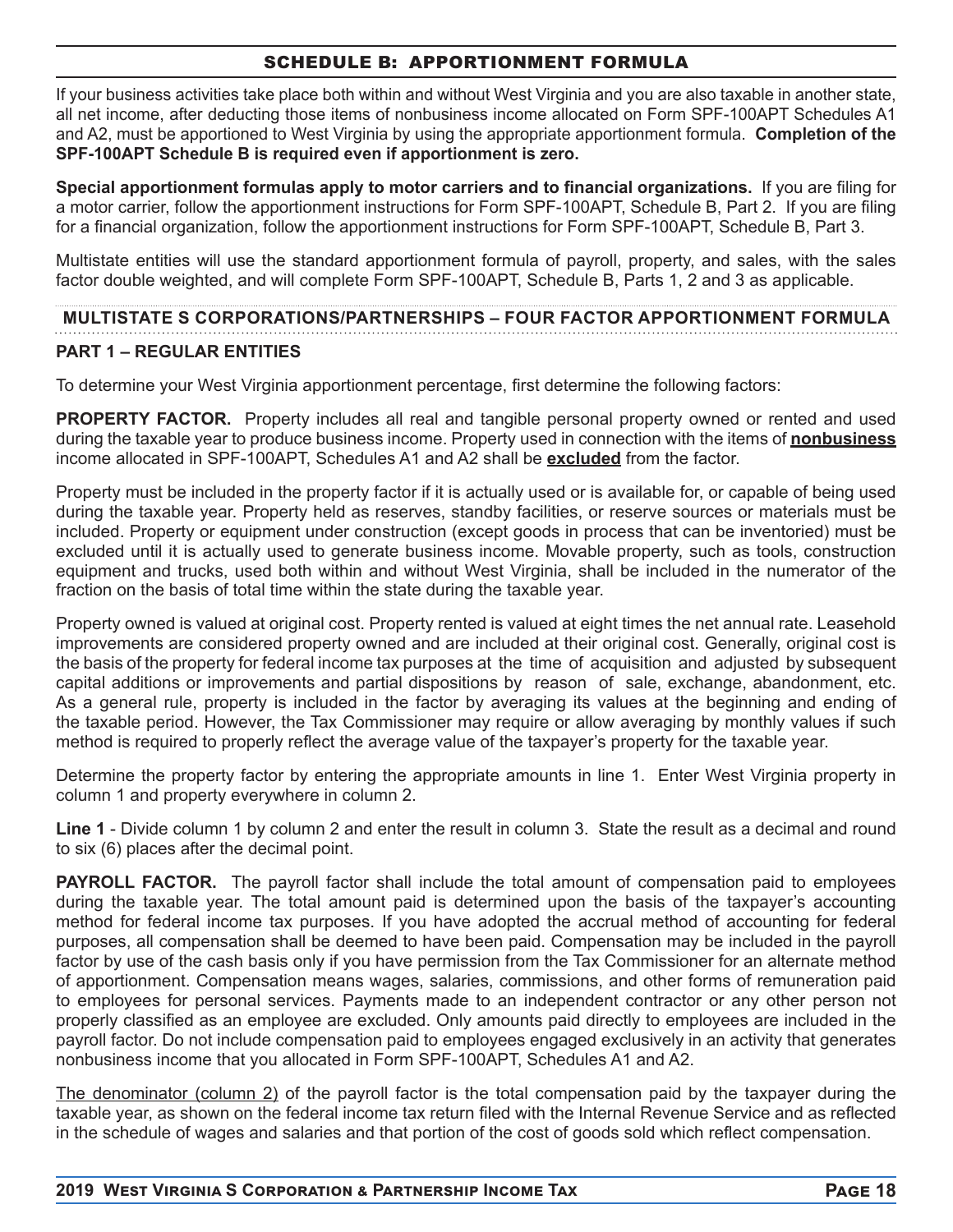The numerator (column 1) of the payroll factor is the total amount paid in West Virginia during the taxable year by the taxpayer for compensation. Compensation is paid in West Virginia if any of the following tests, applied consecutively, are met:

- The employee's service is performed entirely within West Virginia;
- The employee's service is performed both within and without West Virginia, but the service performed without West Virginia is "incidental" to the employee's service within West Virginia (the word "incidental" means any service which is temporary or transitory in nature or which is rendered in connection with an isolated transaction);
- If the employee's services are performed both within and without West Virginia, the employee's compensation will be attributed to West Virginia (1) if the employee's base of operations is in West Virginia; or (2) if there is no base of operations in any state in which part of the service is performed, but the place from which the service is directed or controlled is in West Virginia; or (3) if the base of operations or the place from which the service is directed or controlled is not in any state in which some part of the service is performed, but the employee's residence is in West Virginia. Base of operation is the place from which the employee starts their work and to which they customarily return in order to receive instructions or communications from customers or others, or to replenish stock or other materials, repair equipment, or perform any other functions necessary to the exercise of their trade or profession at some other point or points.

Determine the payroll factor by entering the appropriate amounts in line 2. Enter West Virginia payroll in column 1 and payroll everywhere in column 2.

**Line 2** - Divide column 1 by column 2 and enter the result in column 3. State the result as a decimal and round to six (6) places after the decimal point.

**SALES FACTOR.** The term "sales" means all gross receipts of the taxpayer that are business income. Thus, the sales factor includes all gross receipts derived from transactions and activity in the regular course of your trade or business, less returns and allowances. Do **not include** interest or dividends from obligations of the United States government, which are exempt from taxation in West Virginia, or gross receipts **from an activity that produced nonbusiness income that you allocated on Form SPF-100APT, Schedules A1 and A2**.

The denominator (column 2) of the sales factor includes all gross receipts derived from transactions and activity in the regular course of your trade or business that was reflected in your gross income reported and as appearing on your federal income tax return unless otherwise excluded. **Sales of tangible personal property delivered or shipped to a purchaser within a state in which you are not taxed (e.g. under Public Law 86-272) are to be excluded from the denominator.**

The numerator (column 1) of the sales factor includes all gross receipts attributable to West Virginia and derived from transactions and activity in the regular course of your trade or business. All interest income, service charges or time-price differential charges incidental to such gross receipts must be included regardless of the place where the accounting records are maintained or the location of the contract or other evidence of indebtedness.

**Sales of Tangible Personal Property.** Gross receipts from sales of tangible personal property are in West Virginia if:

The property is received in West Virginia by the purchaser (except sales to the United States government) regardless of the F.O.B. point or other conditions of sales.

The property is shipped from an office, store, warehouse, factory or other place of storage in West Virginia and the purchaser is the United States government.

Sales within West Virginia are generally determined on a destination basis. If the purchaser picks up or otherwise receives the property in West Virginia, the sale is treated as taking place in West Virginia. If the property is delivered by common carrier or other means of transportation, the place at which the property is received after all transportation is completed is the place where the sale took place. Direct delivery in West Virginia, other than for purpose of transportation, to a person or firm designated by a purchaser, constitutes delivery to the purchaser in West Virginia regardless of where title passes or other conditions of sale.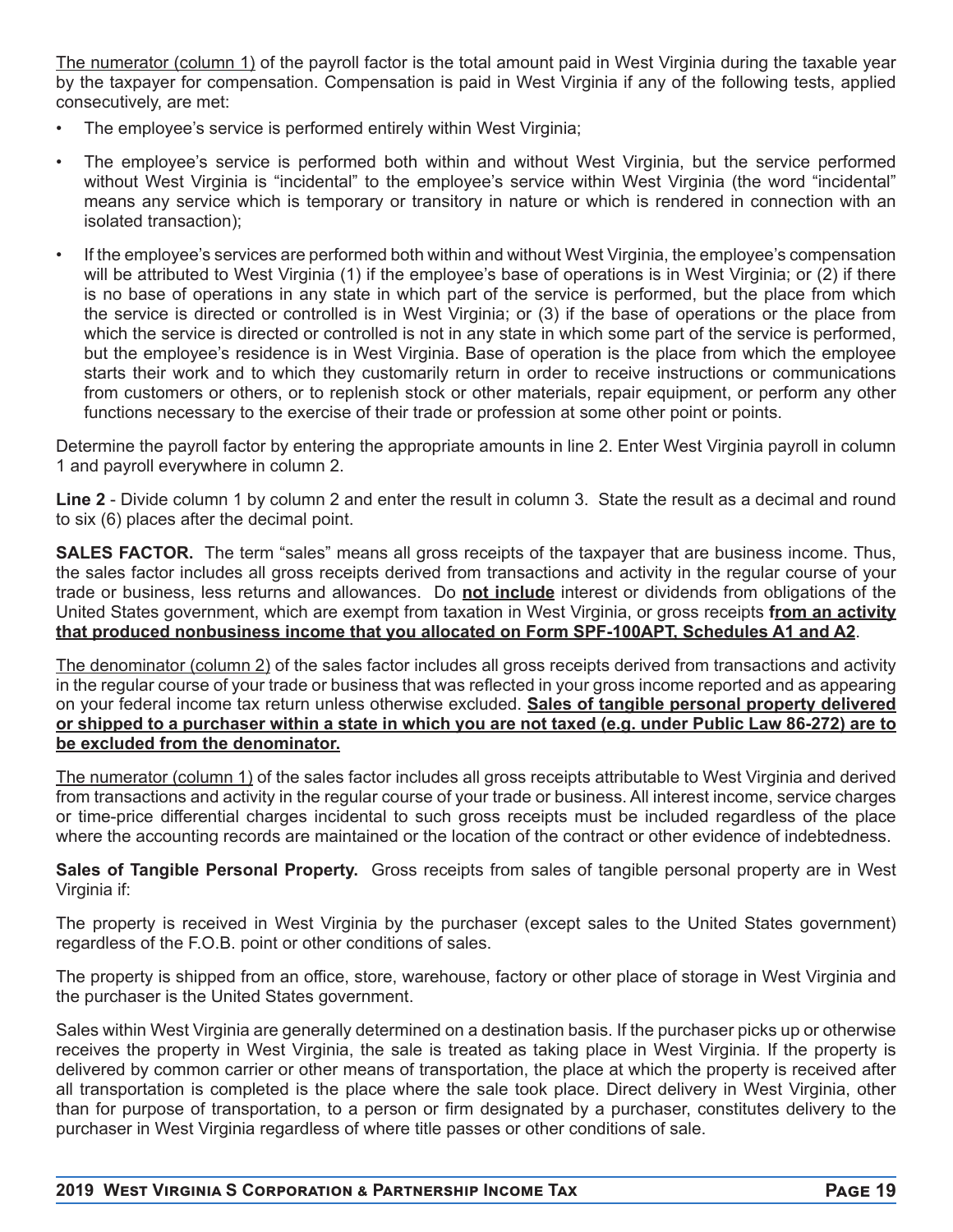Direct delivery outside West Virginia to a person or firm designated by a purchaser does not constitute delivery to a person in West Virginia.

**Other sales.** Gross receipts from transactions other than sales of tangible personal property are attributable to West Virginia if:

The income producing activity which gives rise to the receipts is performed entirely in West Virginia;

The income producing activity is performed both in and outside West Virginia and a greater portion of the income producing activity is performed in West Virginia than any other state, based on the cost of performance; or

The sale constitutes business income to the taxpayer or the taxpayer is a financial organization subject to the special apportionment rules. (Refer to West Virginia Code §11-24-7 for a discussion of income producing activity and cost of performance).

Gross receipts from the sale, lease, rental, or licensing of real property are in West Virginia if the real property is located in West Virginia. Gross receipts from the rental, lease, or licensing of tangible personal property are in West Virginia if the property is located in West Virginia. If such property is both within and without West Virginia during the rental, lease, or licensing period, gross receipts attributable to West Virginia shall be determined based upon the total time within the state during the taxable year. Gross receipts for the performance of personal services are in West Virginia if such services are performed in West Virginia.

Determine the sales factor by entering the appropriate amount on line 3. Enter the West Virginia sales in column 1 and sales everywhere in column 2.

**Line 3 - COLUMN 2. TOTAL SALES.** This amount, when added to the total gross nonbusiness income, as shown on Schedule A1, line 9, must equal the sum of your items of gross income as reported on your federal income tax return. Any differences must be noted and explained in an attachment to your return.

- \$ Sum of gross income items on federal return
- \$\_\_\_\_\_\_\_\_\_\_\_\_\_\_\_\_ Less total allocated income (Form SPF-100APT Schedule A1, line 9)
- \$<br>
Equals Form SPF-100APT, Schedule B, column 2, line 3

**Line 4 -** Enter the total gross receipts from sales of tangible personal property delivered or shipped to a purchaser within a state in which you are not taxed (e.g. Public Law 86-272). This is the throw out rule per WV Code §11-24-7(e) (11)(B) and §11-23-5(l)(2).

**Line 5 -** In column 1, enter the amount from line 3. In column 2, subtract line 4 from line 3 and enter the difference. Then divide column 1, line 5 by column 2, line 5 and enter the result in column 3, line 5. State the result as a decimal and round to six (6) places after the decimal.

**Line 6 –** Enter line 5 again.

**Line 7 -** Add column 3, lines 1, 2, 5, and 6 and enter the sum in Column 3.

**Line 8 -** Divide the six (6) digit decimal from column 3, line 7 by the number 4, reduced by the number of factors, if any, showing zero in column 2, lines 1, 2, 5, or 6. Enter the six (6) digit decimal fraction from column 3, line 8 on Form SPF-100, Schedule A, line 10.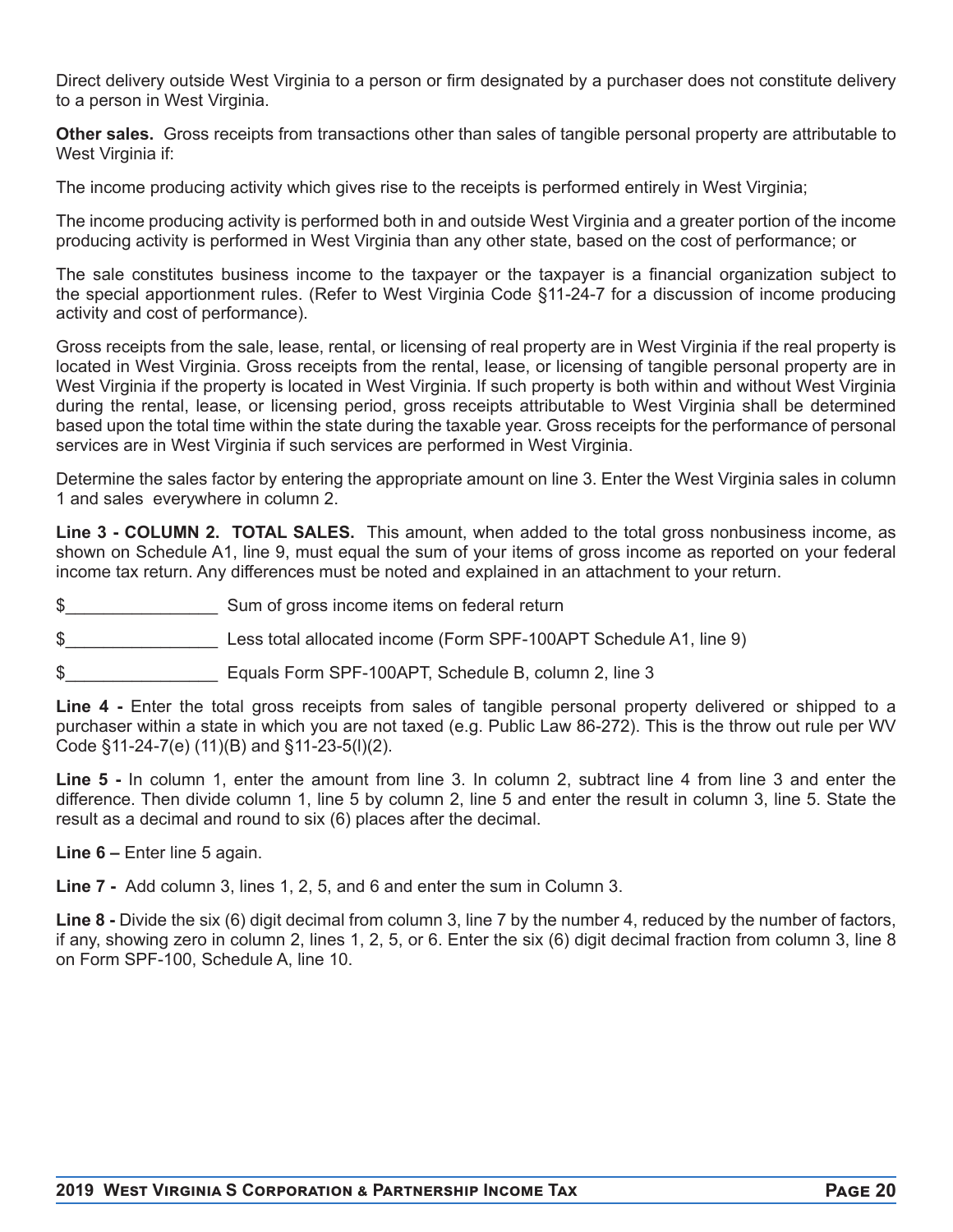# **MOTOR CARRIERS – SPECIAL SINGLE FACTOR FORMULA**

**PART 2 – VEHICLE MILES.** Motor carriers of property or passengers are subject to special apportionment rules. Motor carriers must apportion their business income by using a single factor formula of vehicle miles.

A motor carrier is any person engaged in the transportation of passengers and/or property for compensation by a motor propelled vehicle over roads in West Virginia, whether on a scheduled route or otherwise. The term "vehicle miles" means the operations of a motor carrier over a distance of one mile.

The special apportionment formula for motor carriers does NOT apply if:

- The motor carrier neither owns nor rents any real or tangible personal property located in West Virginia, has made no pickups or deliveries within West Virginia, and has traveled less than 50,000 miles in West Virginia during the taxable year; or
- The motor carrier neither owns nor rents any tangible personal property located in West Virginia except vehicles and made no more than 12 trips into or through West Virginia during the taxable year.

Under either (A) or (B), the mileage traveled in West Virginia may not be more than five percent (.05) of the total vehicle miles traveled in all states during the taxable year.

Determine the apportionment factor by entering the appropriate vehicle miles for West Virginia in column 1, and vehicle miles everywhere in column 2.

Divide column 1 by column 2 and enter the result in column 3. State the result as a decimal fraction and round to six (6) places after the decimal. Enter the six (6) digit decimal fraction from column 3 on SPF-100, Schedule A, line 10.

#### **FINANCIAL ORGANIZATIONS – SPECIAL SINGLE FACTOR FORMULA**

**PART 3 – GROSS RECEIPTS.** Financial organizations subject to apportionment must apportion their business income by using a single factor gross receipts formula.

A financial organization is any holding company or regulated financial corporation or subsidiary thereof, or any corporation deriving more than fifty percent (.5) of its gross receipts from one or more of the following:

- 1. Making, acquiring, selling, or servicing loans or extensions of credit.
- 2. Leasing or acting as an agent, broker, or advisor in connection with leasing real and personal property that is the economic equivalent of an extension of credit.
- 3. Operating a credit card business.
- 4. Rendering estate or trust services.
- 5. Receiving, maintaining, or otherwise handling deposits.
- 6. Engaging in any other activity with an economic effect comparable to any of the above.

Financial organizations regularly engaging in business in West Virginia shall apportion their business income by means of a single factor of gross receipts apportionment formula. A financial organization not having its commercial domicile in West Virginia is presumed to be regularly engaging in business in West Virginia if during any year it obtains or solicits business with 20 or more persons within West Virginia, or the sum of its gross receipts attributable to sources in West Virginia equals or exceeds \$100,000.00.

Gross receipts from the following ownership interest (and certain related activities) will not be considered in determining whether a financial organization is subject to taxation.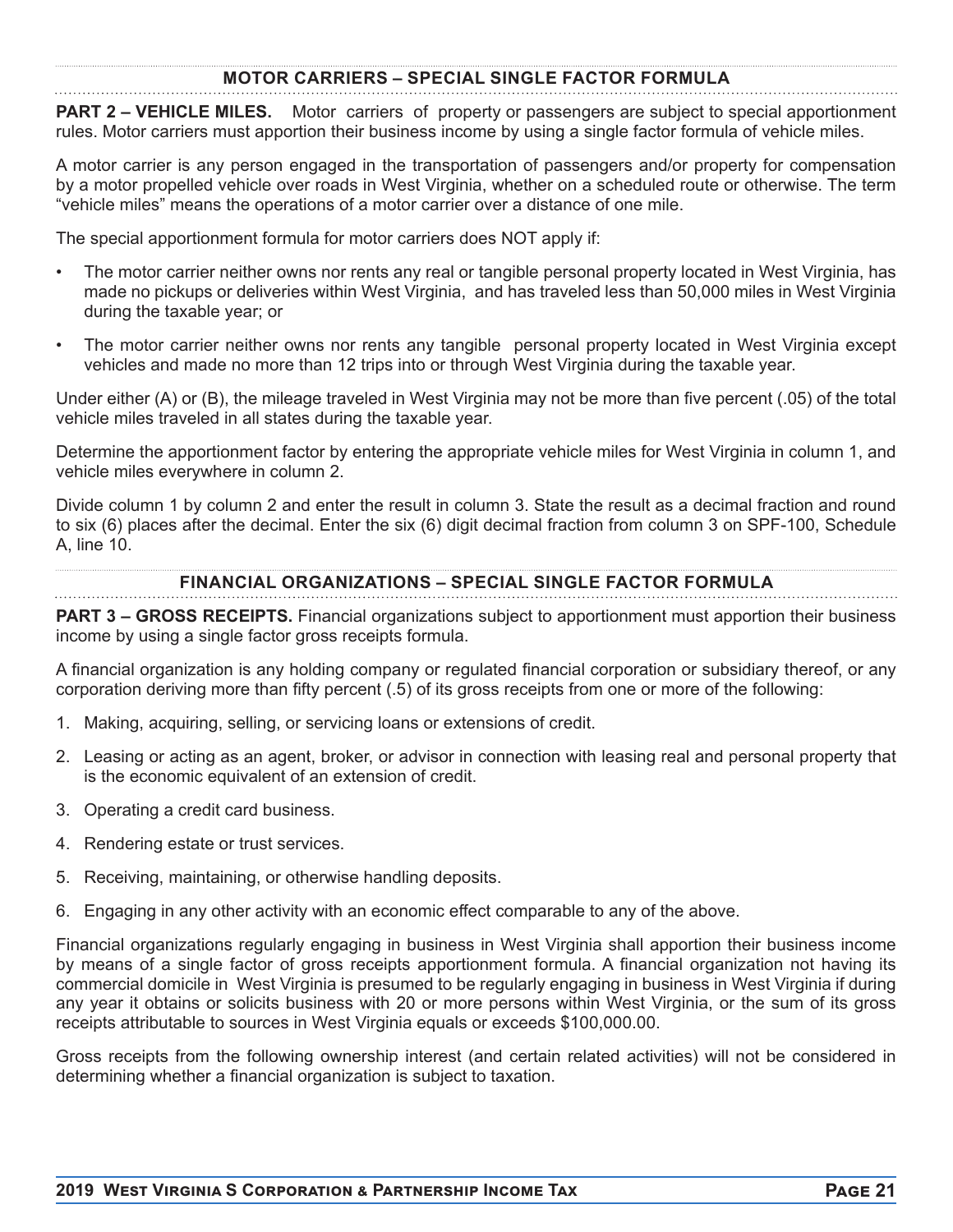- 1. An interest in a real estate mortgage investment conduit, a real estate investment, or a regulated investment company;
- 2. An interest in a loan backed security representing ownership or participation in a pool of promissory notes or certificates or interest that provide for payments in relation to payments or reasonable projections of payments on the notes or certificates;
- 3. An interest in a loan or other asset from which the interest is attributed to a consumer loan, a commercial loan or a secured commercial loan, and in which the payment obligations were solicited and entered into by a person that is independent and not acting on behalf of the owner; or an interest in the right to service or collect income from such a loan or asset; or
- 4. An amount held in an escrow or trust account with respect to property described above.

However, if a financial organization is subject to taxation when gross receipts from these interests are not considered, such receipts must then be included when determining the amount of taxes owed.

# PETITIONING FOR AN ALTERNATIVE METHOD OF APPORTIONMENT

To use an alternate method of allocation and apportionment, you must petition the Tax Commissioner to use some other basis to determine your taxable net income. Your petition for an alternate method must be filed by no later than the **normal due date of your return.** 

**You must receive written permission** to use an alternate apportionment method before filing your return. Permission will only be granted if you can show that the statutory formula does not properly reflect your taxable income, and if the alternate method properly and fairly shows your West Virginia taxable income.

Your petition should include your name and address; state of incorporation, and principal place of business; description of the kind(s) of business in which you are engaged; detailed statement of how sales are made in West Virginia; computation of your West Virginia taxable income using the statutory apportionment formula and using your proposed alternate formula; and a summary of the facts that support your position.

Send your petition to:

West Virginia State Tax Department Tax Account Administration Division Corporate & Franchise Tax Unit P.O. Box 1202 Charleston, WV 25324-1202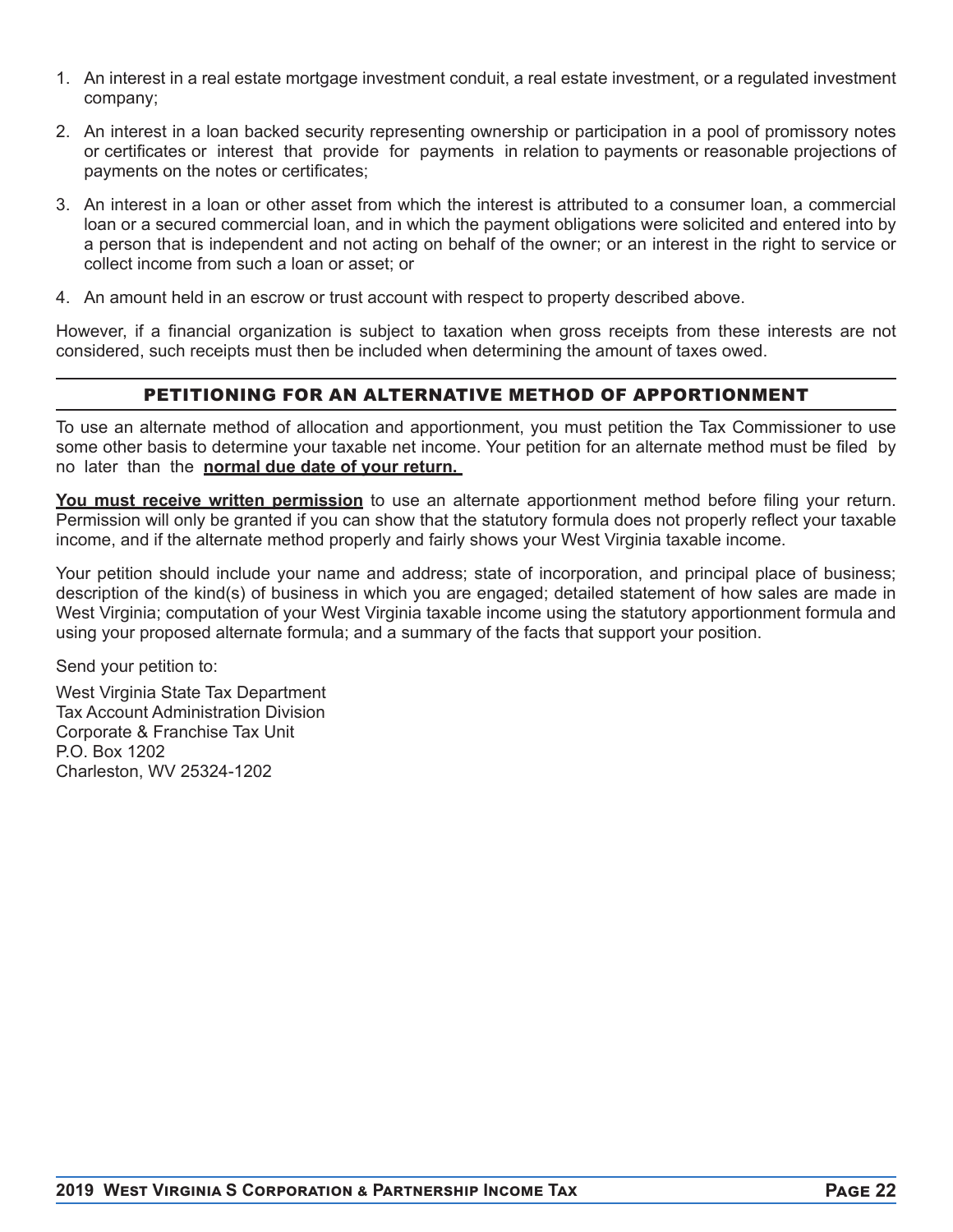# **K-1**

# INSTRUCTIONS

#### **General**

The partners, members, or shareholders of any Pass Through Entity are liable for tax on their share of the income, whether or not distributed, and must include their share on the individual income tax return.

West Virginia Schedule K-1 provides a reporting mechanism for a pass through entity to report the distributive share of gains, losses, modifications and credits of owners (i.e. partners, shareholders, members, etc.) Additionally, it is the reporting mechanism for any withholding required to be performed on nonresident owners.

This form should be used for any owner that is not a "C" Corporation. The Schedule K-1C should be used for any owner that is a "C" Corporation.

#### **"From SP" checked - Information only K-1**

When the entity listed in "Organization Name" submits the K-1 for information purposes, the entity must check the "From SP" box and include the "PARTNER/SHAREHOLDER/MEMBER/BENEFICIARY" on Schedule SP.

#### **Withholding**

The upper half of the first page includes information concerning the entity reporting the information (including the name, address, identification number and type), information concerning the owner to which this information statement relates (including the name, address, and identification number) and a withholding statement.

**Line 1** Line 1 of this section should include the distributive share of income for a nonresident owner.

**Line 2** Line 2 of this section should include the amount withheld for the nonresident owner.

Percentage of Ownership

#### **Distributive share**

The lower half and second page will include the owners distributive share of items of gain, loss, modification and credit applicable to the owner.

- **Line 1** Line 1 of this section should include the distributive share of income for a resident owner regardless of source. This should be similar to the income reported on the Federal Schedule K-1 that qualifies as federal adjusted gross income.
- **Lines 2 through 10:** These lines reflect the distributive share of modifications available to the owner reported on the entities Schedule B.
- **Lines 11 through 20:** These lines reflect the distributive share of tax credits available to the owner reported on the entities Schedule SPF-100TC.

Report by Owners – The WV Schedule K-1 should be provided to all owners that are not "C" Corporations. All such owners must file a WV tax return that includes all WV Schedule K-1's provided to the owner. Include your share of the partnership's income or (loss), credits, deductions, etc., as shown by your Schedule K-1 on your West Virginia income tax return for the year in which the tax year of the entity ends.

#### **Special Rule for Pass through entities:**

Pass through entity owners of pass through entities should allocate income received from a Pass Through Entity unless such entities are engaged in a unitary business. If a unitary relationship exists, a Pass Through Entity owner of a pass through entity may reapportion its WV income, including the appropriate factors of the subsidiary.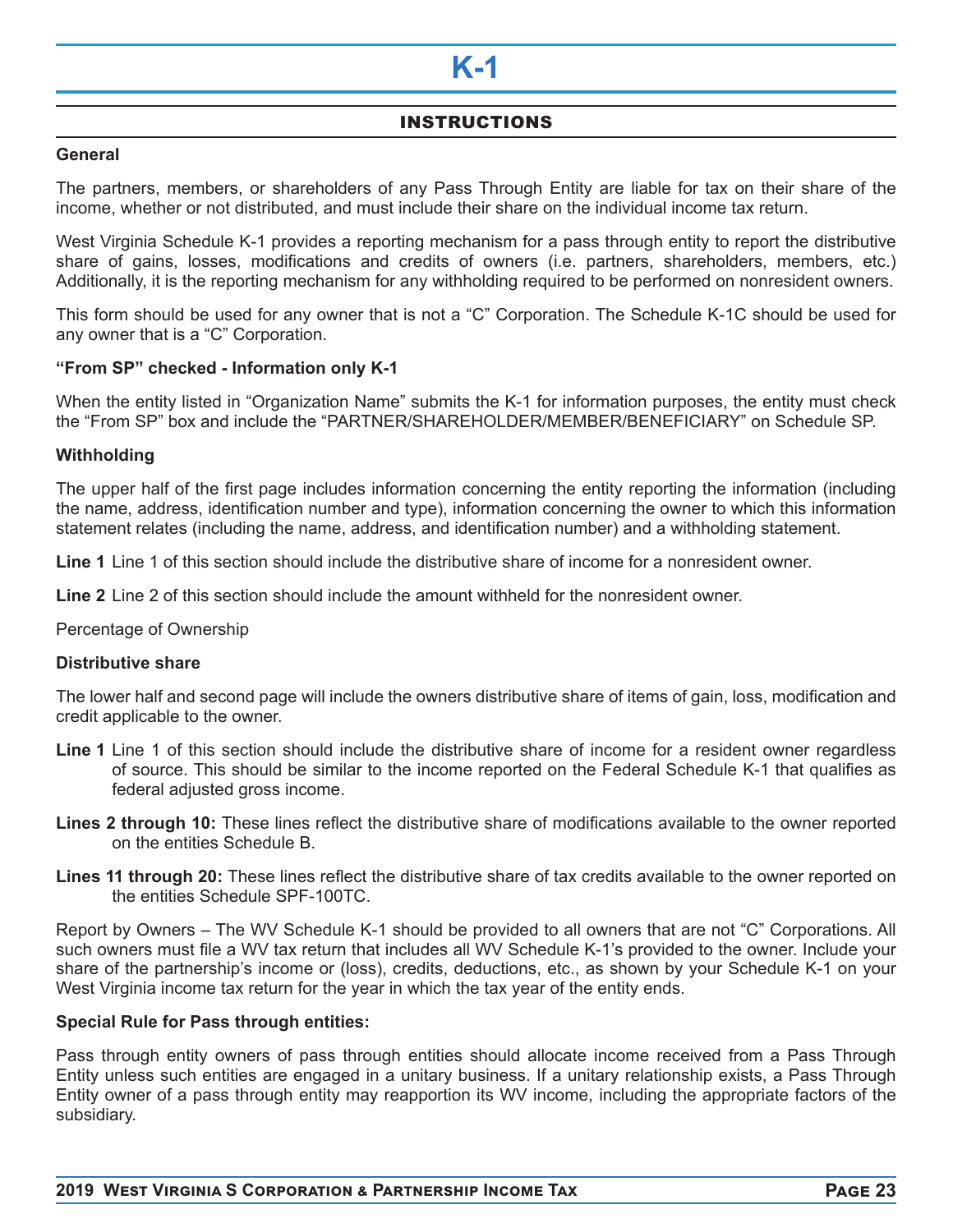# **K-1C**

# INSTRUCTIONS

#### **General**

The partners, members, or shareholders of any pass through entity are liable for tax on their share of the income, whether or not distributed, and must include their share on their individual income tax return.

West Virginia Schedule K-1C provides a reporting mechanism for a pass through entity to report the distributive share of gains, losses, modifications and credits of owners that are treated as "C" Corporations and are thereby subject to the WV income tax. The Schedule K-1 should be used for any owner that is not a "C" Corporation (including individuals, partnerships, LLC's, and "S" Corporations).

#### **"From SP" checked - Information only K-1C**

When the entity listed in "Organization Name" submits the K-1C for information purposes, the entity must check the "From SP" box and include the "PARTNER/SHAREHOLDER/MEMBER/BENEFICIARY" on Schedule SP.

#### **Withholding**

The upper half of the first page includes information concerning the entity reporting the information (including the name, address, identification number and type), information concerning the owner to which this information statement relates (including the name, address, and identification number) and a withholding statement.

**Line 1** Line 1 of this section should include the distributive share of income for a nonresident owner.

**Line 2** Line 2 of this section should include the amount withheld for the nonresident owner.

Percentage of ownership

#### **Distributive share**

The lower half and second page will include the owners distributive share of items of gain, loss, modification and credit applicable to the owner.

**Line 1** Line 1 of this section should include the distributive share of income for an owner.

**Lines 2 through 15:** These lines reflect the distributive share of modifications available to the owner reported on the entity's Schedule B.

Report Line 15 on CNF-120 Schedule B, Line 23

**Lines 16 through 29:** These lines reflect the distributive share of tax credits available to the owner reported on the entity's Schedule CNF-120TC.

Report by Owners – The WV Schedule K-1C should be filed with the corporation net income tax return of the corporate owner of a Pass Through entity. All income reported on the K-1C should be income applicable to WV.